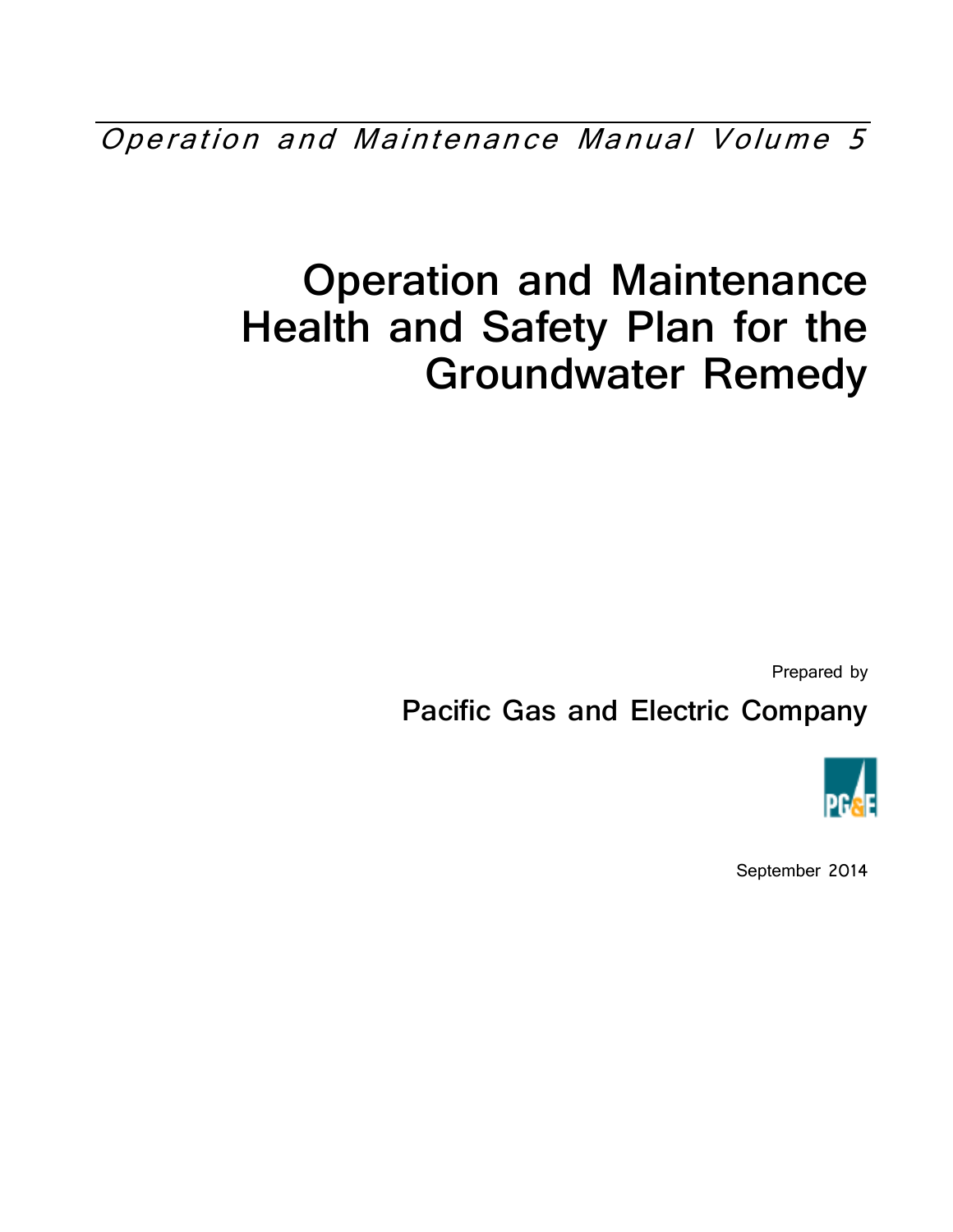## **Contents**

| HAZ-2 Reasonably Foreseeable Releases of Chemicals from Excavated or Disturbed Soil.  1 |  |
|-----------------------------------------------------------------------------------------|--|
|                                                                                         |  |
|                                                                                         |  |
|                                                                                         |  |
|                                                                                         |  |
|                                                                                         |  |

 $\ddot{\text{III}}$ 

**Material Safety Data Sheets** 

NuWell 120

NuWell 310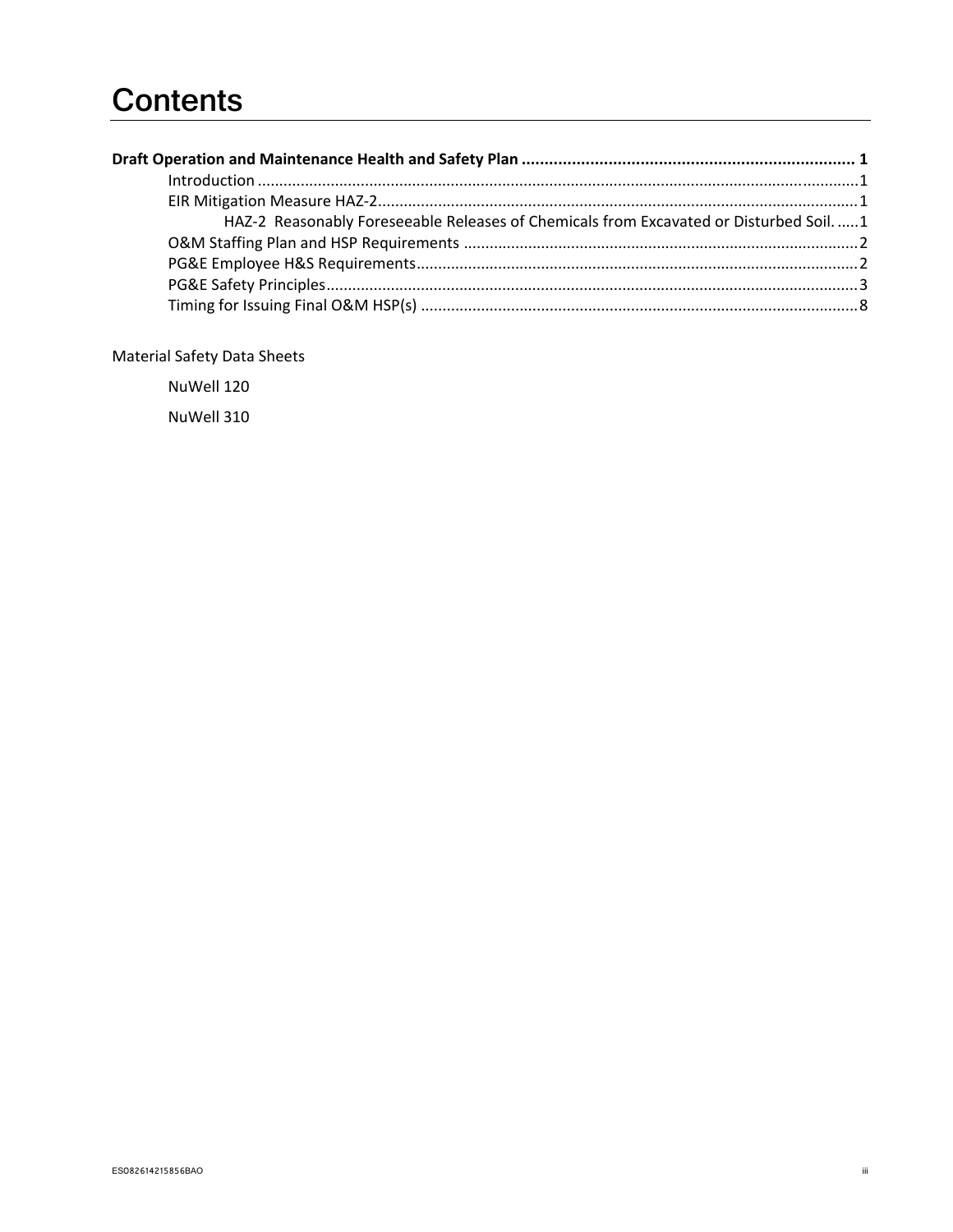## **Draft Operation and Maintenance Health and Safety Plan**

## **Introduction**

Health and Safety Plans are required by EIR Mitigation Measure HAZ‐2 and must be in place prior to the initiation of ground disturbing activities at the site. A separately‐prepared Construction Health and Safety Plan (Construction HSP) covers all of the requirements of HAZ‐2 during the construction period of the Remedy (see appendix to the Construction/Remedial Action Work Plan). The purpose of the Operation and Maintenance (O&M) HSP will be to comply with HAZ‐2 requirements during the remedy O&M.

## **EIR Mitigation Measure HAZ-2**

### **HAZ-2 Reasonably Foreseeable Releases of Chemicals from Excavated or Disturbed Soil.**

*Before initiating ground‐disturbing operations, a health and safety plan shall be developed and implemented by qualified environmental professionals to ensure health and safety precautions are being met. It is not possible to prepare the health and safety plan at this stage of the planning process because final construction plans and other design documents have not been finalized in sufficient detail. However, at a minimum, the health and safety plan shall include procedures to mitigate potential hazards, and such procedures shall include the use of PPE, measures that provide protection from physical hazards, measures that provide protection from chemical hazards that may be present at the site, decontamination procedures, and worker and health and safety monitoring criteria to be implemented during construction. The worker health and safety plan shall include protective measures and PPE that are specific to the conditions of concern and meet the requirements of the U.S. Occupational Safety and Health Administration's (OSHA's) construction safety requirements and Hazardous Waste Operations and Emergency Response Standard (29 CFR 1910.120). In accordance with OSHA requirements, appropriate training and recordkeeping shall also be* a part of the health and safety program. The worker health and safety plan shall be certified by a Certified *Industrial Hygienist in accordance with OSHA regulations. The worker health and safety plan shall be* explained to the construction workers and all workers shall be required to sign the plan, which will be kept on *the construction site at all times.*

Worker safety training shall occur prior to initiation of ground disturbing activities. Training shall include the review of all health and safety measures and procedures. All workers and engineering inspectors at the site *shall provide written acknowledgement that the soils management plan (discussed below), worker health and safety plan, and community health and safety plan were reviewed and training was received prior to commencement of construction activities.*

The following are specific elements and directives that shall be included in the health and safety plan and implemented by PG&E during construction, operation and maintenance, and decommissioning of this project:

- a. Vehicles traveling on unpaved roadways or surfaces would be directed to avoid traveling in areas where contaminated soils are known to be present; vehicle speeds shall be controlled (e.g., limited to 15 mph or slower) to limit generation of dust; measures, such as wetting of surfaces, will be employed to prevent dust generation by vehicular traffic or other dust‐generating work activities.
- b. Pre-mobilization planning shall occur during which the likelihood of encountering contaminated soils shall be reviewed along with the HMBP, site-specific health and safety plan, and SOPs so that the procedures are followed and the contingencies for handling contaminated soils are in‐place prior to implementing the field operations.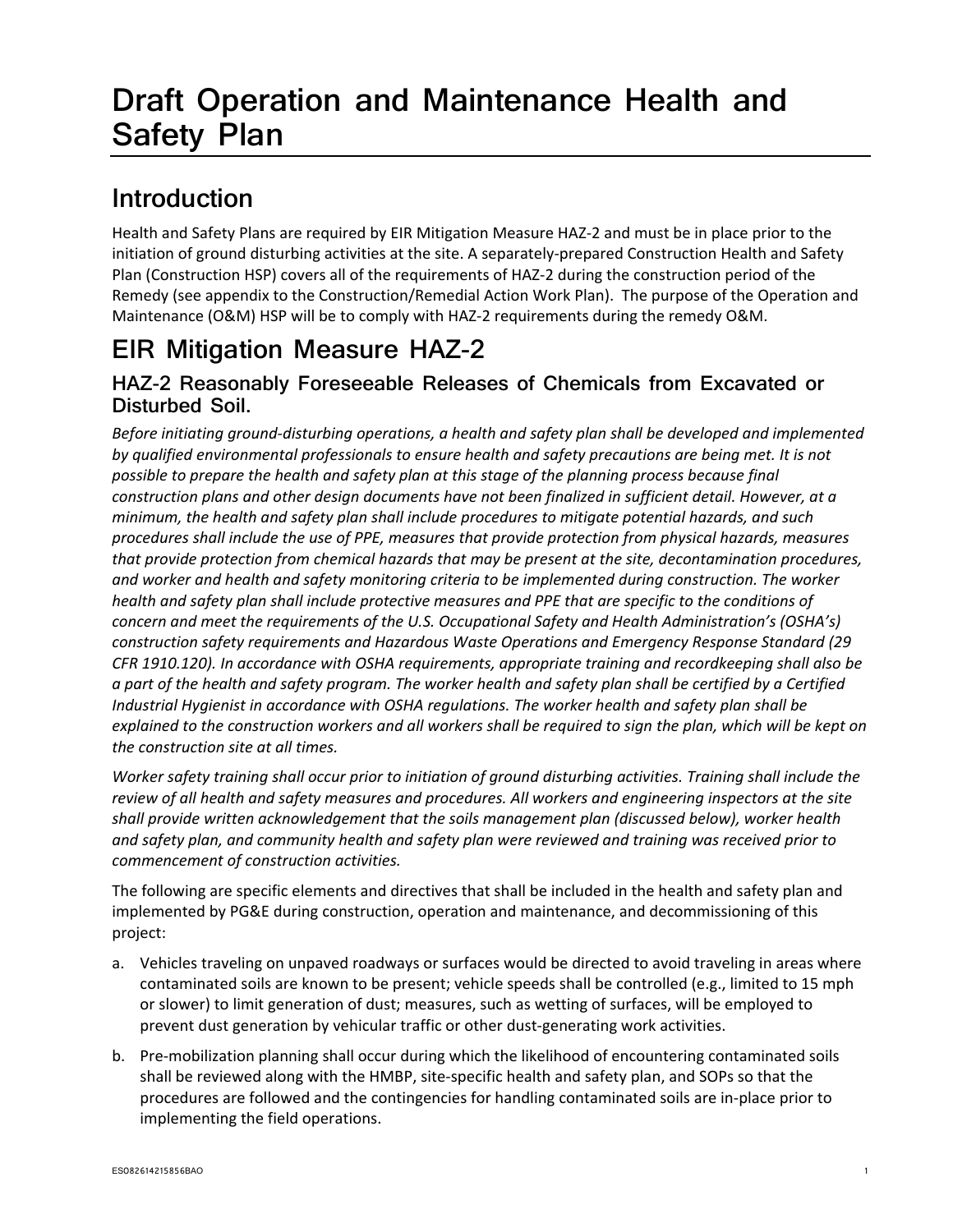- c. Should evidence of contaminated soil be identified during ground disturbing activities (e.g., noxious odors, discolored soil), work in this area will immediately cease until soil samples can be collected and analyzed for the presence of contaminants by the site supervisor or the site safety officer. Contaminated soil shall be managed and disposed of in accordance with a project-specific health and safety plan and soil management plan. The health and safety plan and soil management plan shall be approved by DTSC before beginning any ground disturbing activities. While the project is exempt from the requirements of the San Bernardino County Division of Environmental Health, the health and safety plan and soil management plan shall be prepared in general accordance with the substantive requirements of this agency.
- d. In the event that drilling sites must be located within areas of suspected soil contamination, the appropriate PPE shall be worn by all personnel working in these areas and methods specified in the health and safety plan used to control the generation of dust. When working in these areas, personnel shall be required to follow all guidance presented in the site‐specific health and safety plan and soil management plan. The site‐specific health and safety plan shall include provisions for site control such as, but not limited to, delineation of the exclusion, contaminant reduction and support zones for each work area, decontamination procedures, and procedures for the handling of contaminated soils and other investigation derived wastes. Soil that is excavated shall be loaded directly into containers such as roll‐off bins; dust suppression methods shall be used prior to and during loading of soils into the bins. Suspected contaminated soils shall be segregated from suspected uncontaminated soils.
- e. Personnel working at the site shall be trained in Hazardous Waste Operations.

All soil excavated and placed in roll‐off bins or trucks for transportation off‐site shall be covered with a tarp or rigid closure before transporting, and personnel working in the area shall be positioned upwind of the loading location.

## **O&M Staffing Plan and HSP Requirements**

PG&E has not yet made a final determination about the nature of the onsite staffing of the future Remedy O&M functions. The onsite staff will consist of field workers, supervision, administrative support, compliance support, and technical support. Some or this entire staff will be PG&E employees. Some or this entire staff may be contractors.

If the Remedy is staffed by PG&E employees, a comprehensive PG&E employee‐specific HSP will be developed that addresses all of PG&E's applicable safety standards, plus it must be consistent with the requirements of HAZ‐2. The HSP for PG&E's Topock employees must comply with PG&E's requirements in the Section below.

If the Remedy is staffed entirely by contractor employees, the contractor will develop a site‐specific H&SP that is compliant with the requirements in HAZ‐2 and their corporate H&SP standards. PG&E will review and accept the contractors' plan(s), prior to work being initiated.

If the Remedy is staffed with a combination of PG&E employees and contractors, PG&E will establish a site‐ specific H&SP as described above and each contractor will be required to establish their own H&SPs which comply with the requirements above.

## **PG&E Employee HSP Requirements**

PG&E employee work groups are required to follow PG&E's internal policies, standards, and procedures when developing HSPs. The current PG&E Standard is titled "Safety and Health Standard SAFE‐1001S", last issued on February 28, 2013.

If a PG&E employee HSP is needed (because PG&E employees are providing O&M services for the Remedy), PG&E's safety policies, standards, and procedures will be used for developing the O&M HSP prior to operation of the Remedy.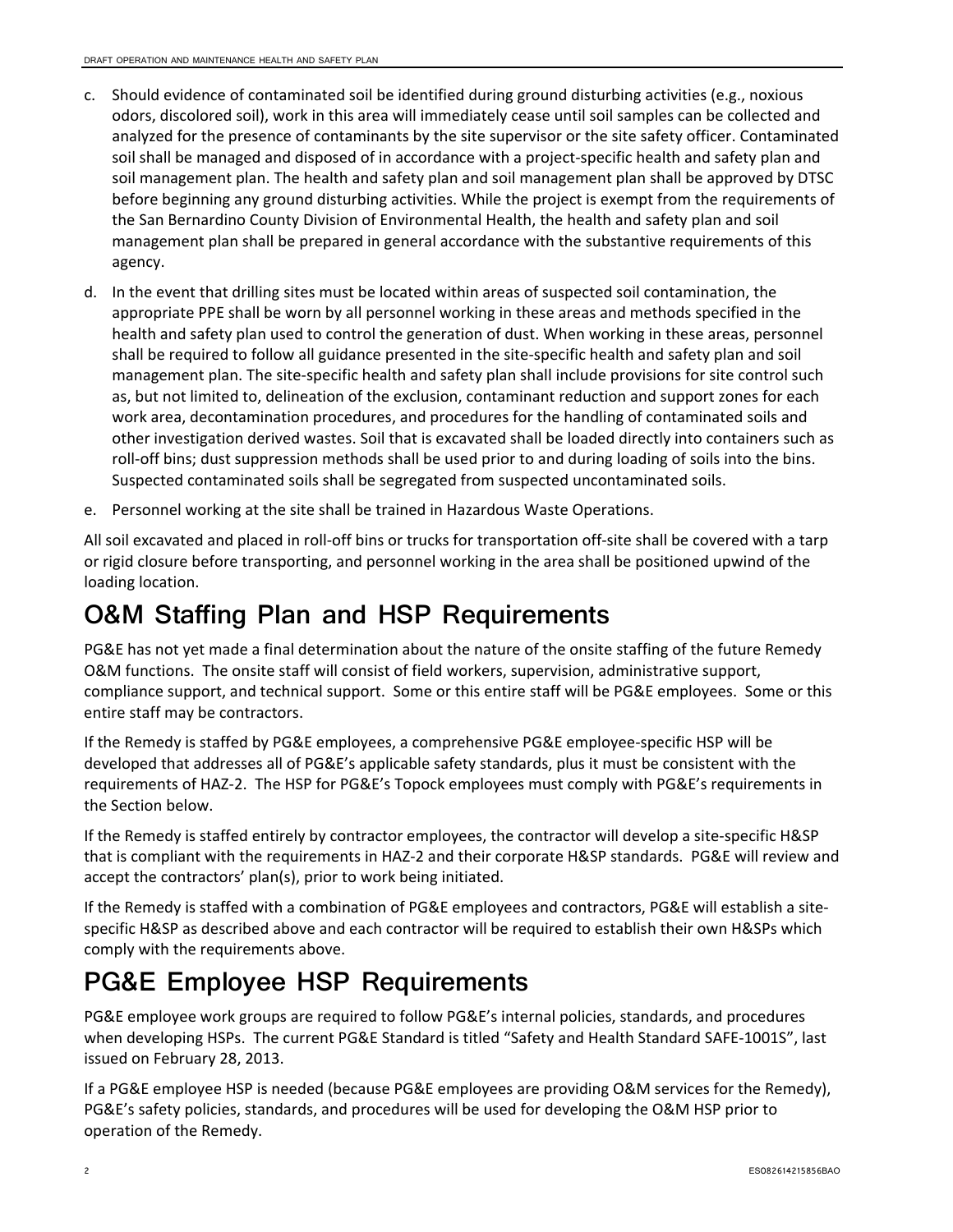## **PG&E Safety Principles**

PG&E has a long and proud history for promoting workplace safety. One of the ways that PG&E communicates this commitment is by publicizing these Safety Principles, which are built into PG&E procedures and H&SPs. All employees are expected to embrace these principles:

#### *Nothing is more important than public, employee and contractor safety.*

- We must create an environment at PG&E where employees feel that they can raise all safety‐related issues without peer pressure or fear of reprisal. This includes near hits and unsafe situations of any kind.
- We encourage open and honest communication on safety, so that we identify and eliminate unsafe situations and avoid incidents and injuries.
- To enhance safety and prevent future incidents, we have adopted a voluntary non-punitive selfreporting system for unsafe occurrences and hazardous situations.
- We acknowledge and recognize safe behavior and practices to encourage our employees, and to reinforce continuous learning.
- Safety discussions are used as an opportunity for learning and coaching. When an incident occurs, our first priority is to understand what happened and the underlying causes, not to discipline.
- We have adopted a behavior-based approach to discipline. Discipline will only be considered when employees act in a reckless manner, demonstrate a pattern of carelessness or non‐compliance, put themselves, their coworkers or the public at risk by intentionally violating the Keys To Life or Code of Conduct.

### *PG&E's Safety Commitment*

- We will train, equip and qualify our people to work safety.
- We will design, build, operate and maintain our systems with the highest regard for the safety and wellbeing of all.
- We will identify and address the underlying causes of incidents to prevent them from recurring.

#### *Personal Safety Commitment*

- I will make my personal safety and the safety of my co-workers and the public my highest priority.
- I will make sure I understand how to do the work safely before I start the job.
- I will speak up about safety concerns.
- I will look for safety hazards and intervene to stop unsafe acts.
- I will close out and properly document my work.

### *Keys to Life*

#### *To assure your safety and that of your co‐workers and the public:*

- Follow safe driving principles.
- Use appropriate life‐saving personal protective equipment (PPE).
- Follow electrical safety testing and grounding rules.
- Follow clearance and energy lock-out rules.
- Follow confined space rules.
- Follow suspended load rules.
- Follow safety at heights rules.
- Follow excavation procedures.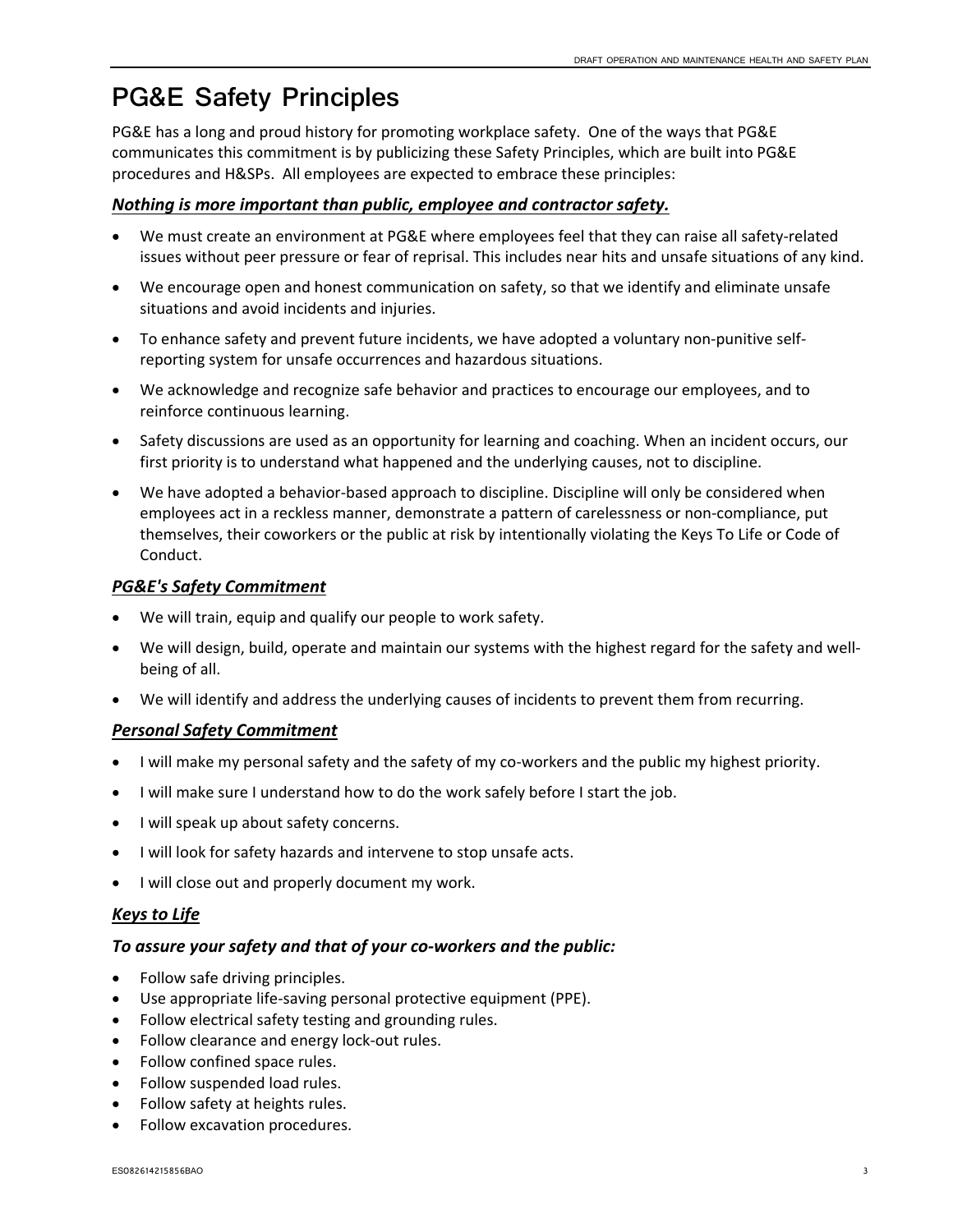Follow hazardous environment procedures.

## **Timing for Issuing Final O&M HSP(s)**

Final O&M HSP(s) will be submitted to DTSC and DOI by PG&E during the start-up phase of the remedy.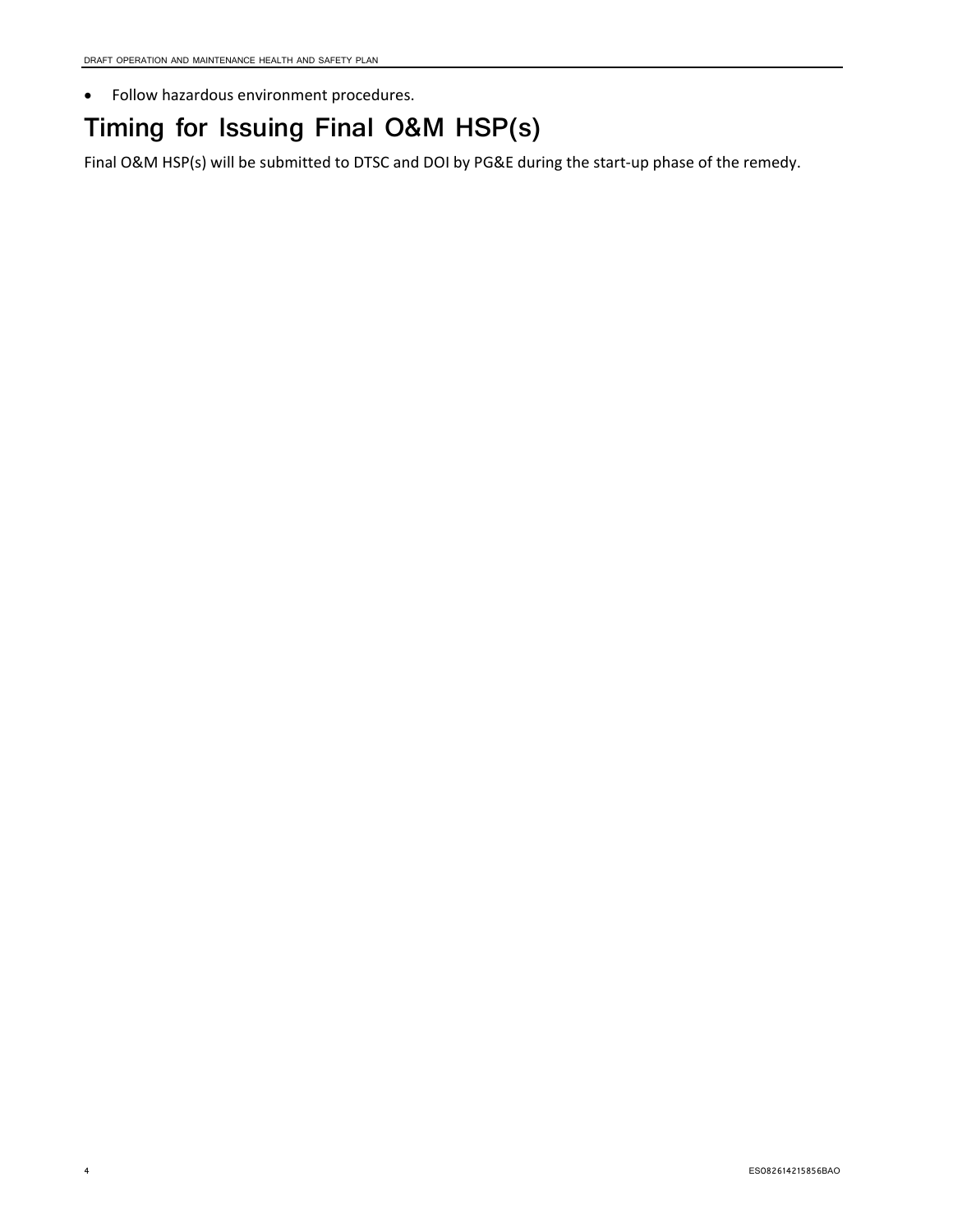| <b>Summary</b>         | This standard describes Pacific Gas and Electric Company's (PG&E's) Safety<br>and Health Program, which each organization is to integrate into all<br>business systems and work processes. This standard and its implementing<br>procedures are PG&E's written Injury and Illness Prevention Program |  |  |  |
|------------------------|------------------------------------------------------------------------------------------------------------------------------------------------------------------------------------------------------------------------------------------------------------------------------------------------------|--|--|--|
|                        | IPP), which is required under California law and or Federal Law.                                                                                                                                                                                                                                     |  |  |  |
| <b>Target Audience</b> | Officers, directors, and their designees, all of whom are responsible for<br>integrating the Safety and Health Program into their business systems<br>a                                                                                                                                              |  |  |  |
|                        | —n<br>d work processes.                                                                                                                                                                                                                                                                              |  |  |  |
| <b>Safety</b>          | Performing the procedures that implement this standard will diminish the risk of<br>specific hazards to personnel, the public, and equipment.                                                                                                                                                        |  |  |  |

#### Table of Contents

| Subsection | Title | 20 H |
|------------|-------|------|
|            |       |      |

| $\mathbf 1$    | Safety and Health Program Integration |   |
|----------------|---------------------------------------|---|
| $\overline{2}$ | Training                              |   |
| 3              | Human Performance Tools               |   |
| $\overline{4}$ | <b>Adequate Communication</b>         | 6 |
| 5              | <b>Basic Safety Rules</b>             | 6 |
| 6              | Employee Involvement                  | 6 |
| $\overline{7}$ | Performance Management                | 6 |
| 8              | <b>Measurement and Evaluation</b>     |   |
| 9              | Records Management                    |   |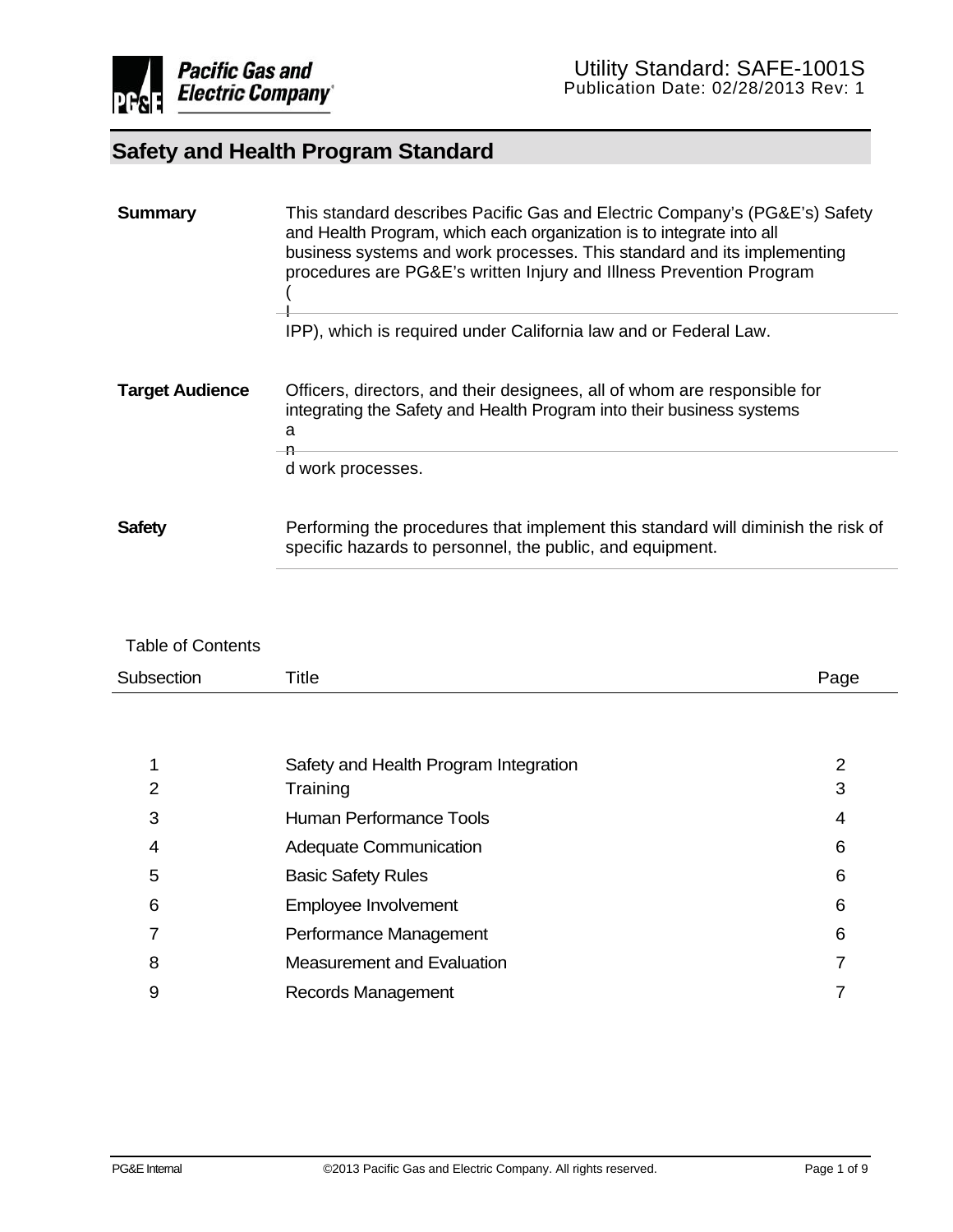

#### **Requirements**

#### **1 Safety and Health Program Integration**

- 1.1 Each officer, director, and designee is responsible for developing and implementing plans to integrate the four steps of the Safety and Health Program into all business systems and work processes:
	- 1. Identify hazards
	- 2 . Evaluate hazards
	- 3 . Control hazards
	- 4 . Evaluate controls
- 1.2 The following methods are to be used to develop and implement these plans to ensure employees are familiar with and comply with the Safety and Health Program:
	- 1 . Training
	- 2 . Human Performance Tools
	- 3 . Adequate Communication
	- 4 . Basic Safety Rules
	- 5 . Employee Involvement
	- 6 . Performance Management
	- 7 . Measurement and Evaluation
	- 8. Records Management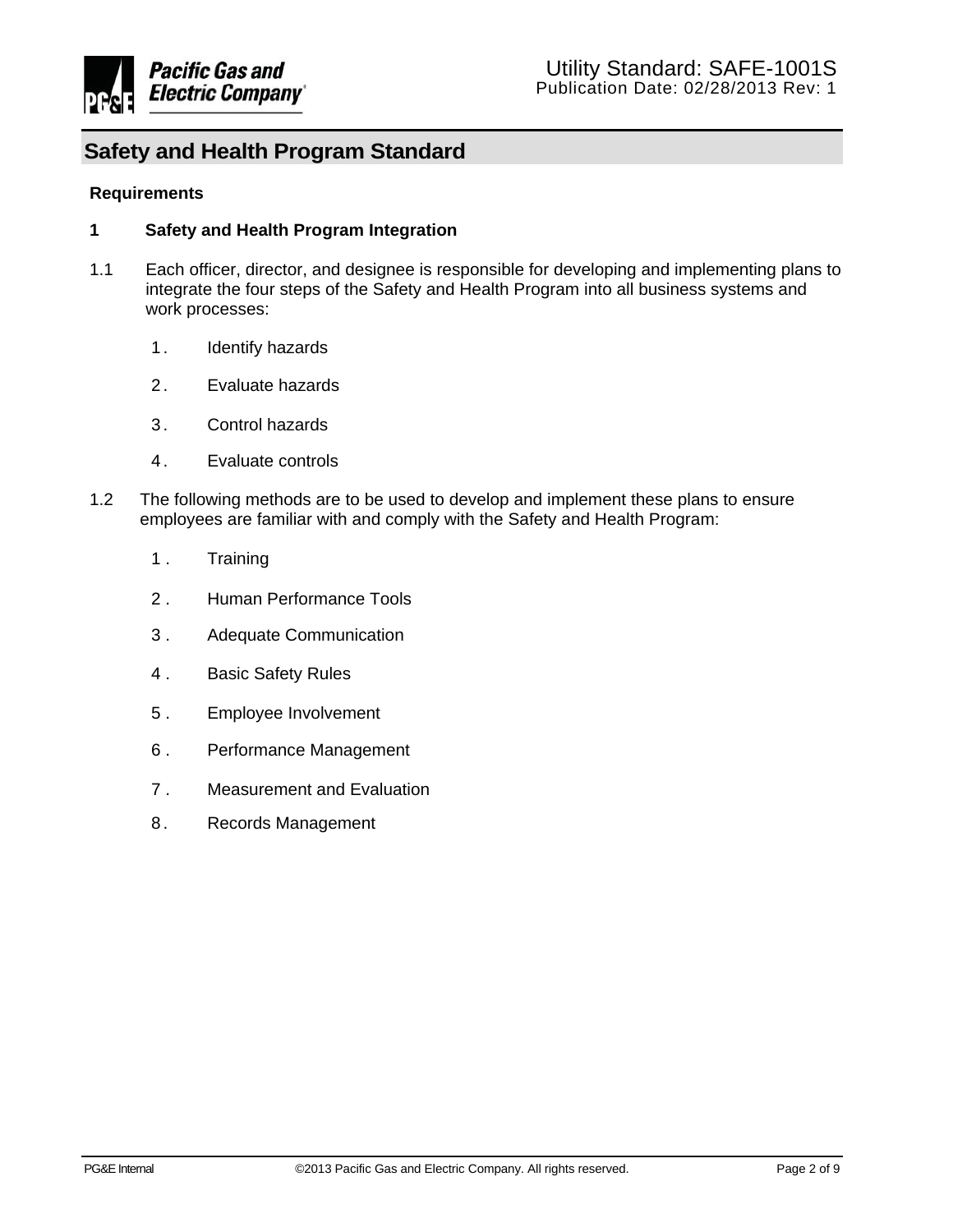

#### **2 Training**

- 2.1 Training includes the following:
	- 1. Incorporate the four steps of the Safety and Health Program
		- a. Take proactive steps to identify hazards (see the following procedures):
			- SH&C Procedure 201, Hazard Evaluation and Control
			- SH&C Procedure 202, Incident Notification, Investigation, and Analysis
			- SH&C Procedure 203, Inspections
			- SH&C Procedure 206, Design and System/Change Management Review
		- b. Evaluate the hazards (see the following procedures):
			- SH&C Procedure 201, Hazard Evaluation and Control
			- SH&C Procedure 204, Tracking and Trend Analysis
			- SH&C Procedure 221, Ergonomics Program
		- c. Control the hazards (see the following procedures):
			- SH&C Procedure 201, Hazard Evaluation and Control
			- SH&C Procedure 202, Incident Notification, Investigation, and Analysis
		- d. Evaluate the hazard controls (see the following procedures):
			- SH&C Procedure 201, Hazard Evaluation and Control
			- SH&C Procedure 202, Incident Notification, Investigation, and Analysis
	- 2. Teach employees, about the hazards relevant to the business systems and work processes they deal with and how to implement the necessary hazard controls.
	- 3. Train employees when the hazards they will face change.
	- 4. Familiarize each employee with group participation techniques.
	- 5. Ensure contractors and temporary agency workers receive similar training from their employers before starting work for PG&E.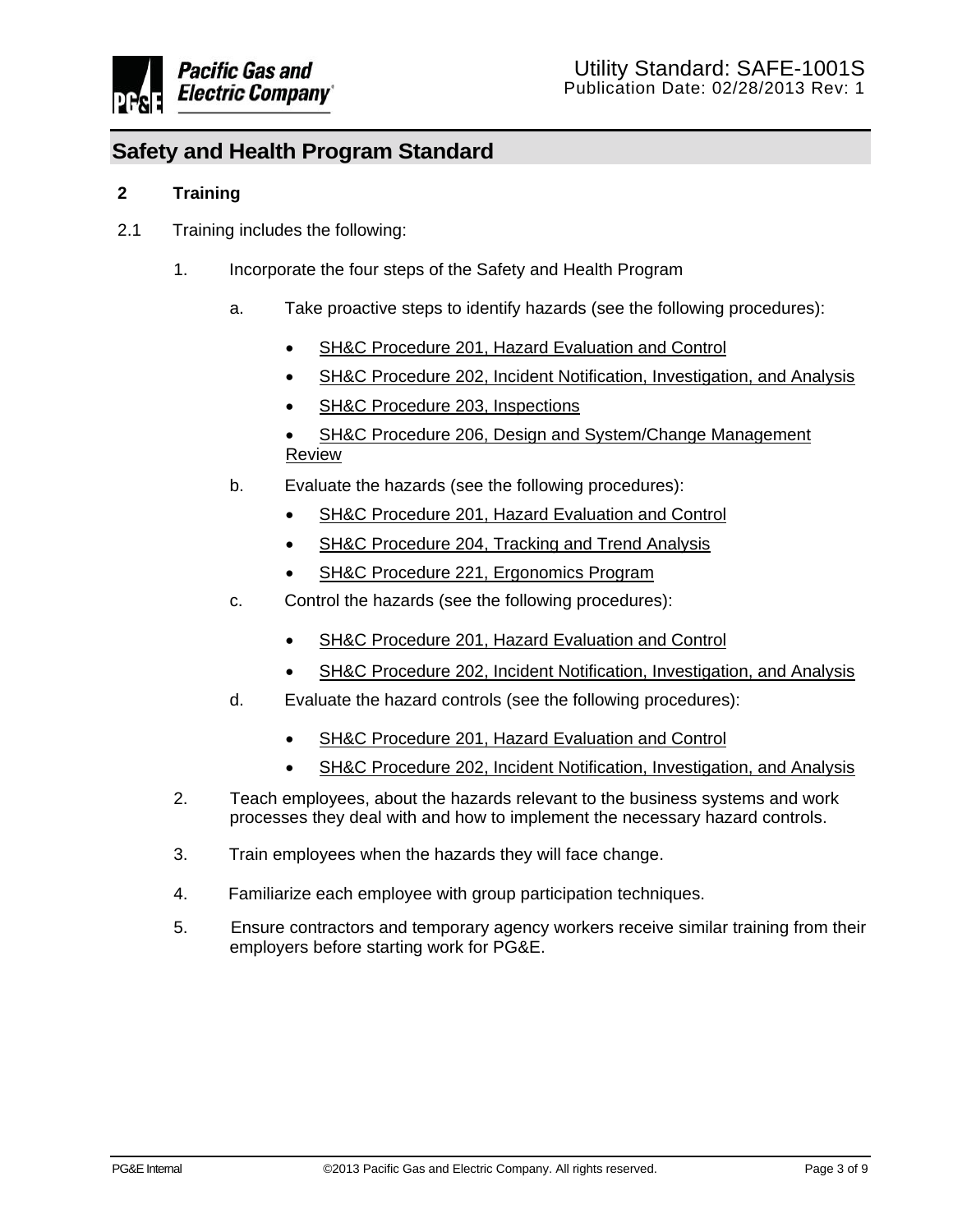

#### **3 Human Performance Tools**

- 3.1 Human performance tools found in the Safety & Performance Fundamentals Handbook include the following:
	- 1. Tailboards
		- a. Ensure organization leaders provide tailboards before performing work and when work conditions change.
		- b. Include the task purpose, scope, sequence and nature of the work.
		- c. Review applicable procedures, drawings, documents, prerequisites, or any other items needed to perform the work.
		- d. Use three-way communication to validate that task assignments are understood and roles and responsibilities for the work are clear. This includes limits of the required work; work hand-offs, controlling authority or person-in-charge as, and emergency procedures and contacts.
	- 2. Two-Minute Rule

• Coach employees to STOP and take two-minutes (two-minute rule) to think through the work/task and understand the hazards and the controls to improve situational awareness before beginning a task and to check for changing conditions.

- 3. Self-Checking STAR (Stop, Think, Act, and Review)
	- a. Stop
		- (1) Take the time to pause and focus on the task to be performed
		- (2) Eliminate distractions
	- b. Think
		- (1) Think about the task to be performed
		- (2) Understand what is to be done
		- (3) Know the expected responses and indications of that action
		- (4) Determine if the task is appropriate for the given conditions
		- (5) Identify the correct component
		- (6) Plan the actions to take if the response is not as expected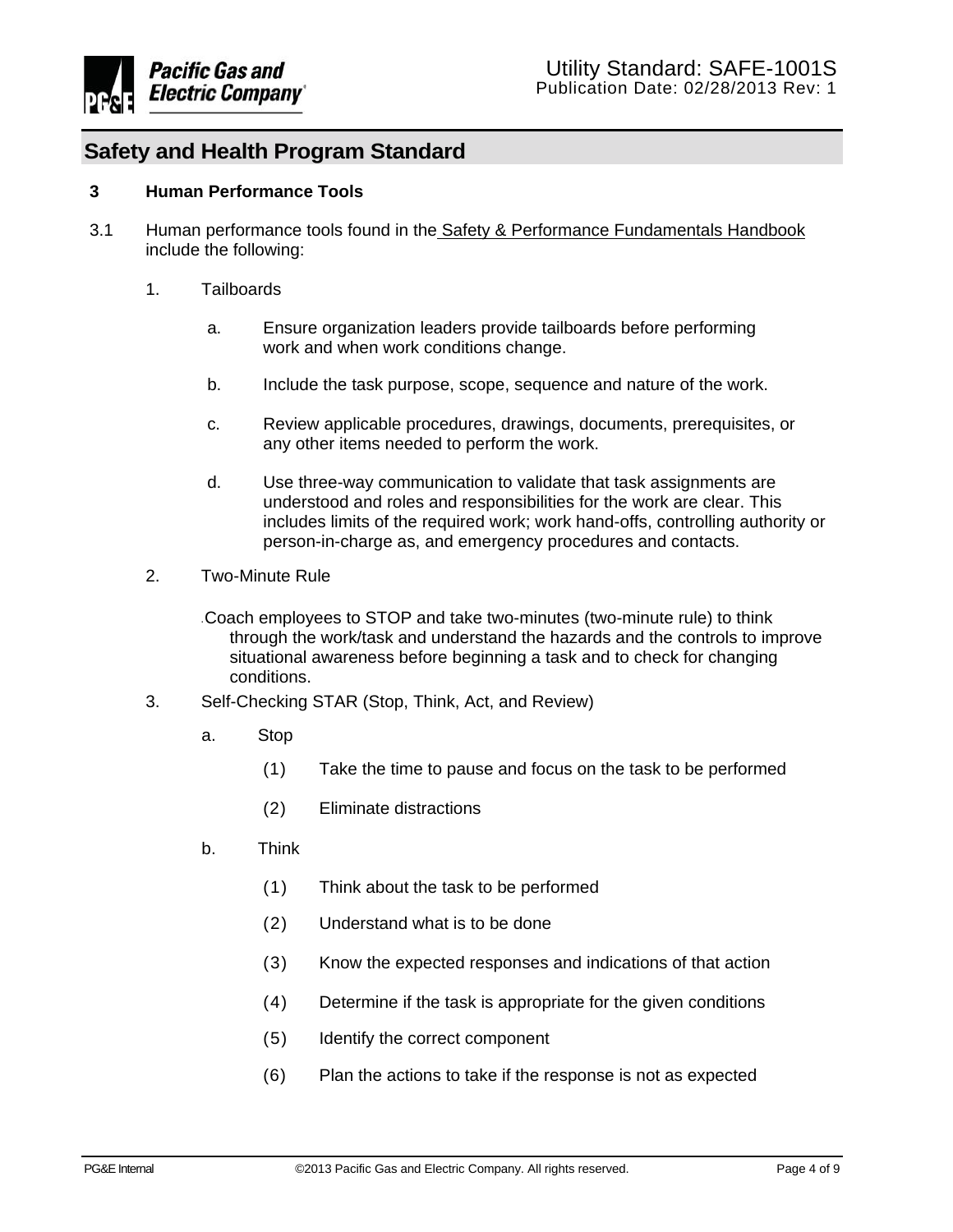

- c. Act
	- (1) Perform the task
- d. Review
	- (1) Evaluate the results of the action
	- (2) Verify the correct, expected response
	- (3) Take planned actions if the response is not as expected
- 4. Stop When Unsure
	- When a question on the job or while performing work arises, creating uncertainty, stop and ask questions to understand what the work is, the hazards involved and how to perform the work.
- 5. Questioning Attitude
	- Foster situational awareness, encouraging thought about safety before action is taken.
- 6. Procedure Use and Adherence
	- Work is to be performed in accordance with approved procedures and supporting documents. Understanding the overall purpose and strategy of the procedure promotes safer outcomes.
- 7. Placekeeping
	- Documents completion of procedural steps.
- 8. Phonetic Alphabet
	- Use when communicating information related to equipment or components.
- 9. Three-Way Communication
	- Promote a reliable transfer of information and understanding ensuring the correct action is taken.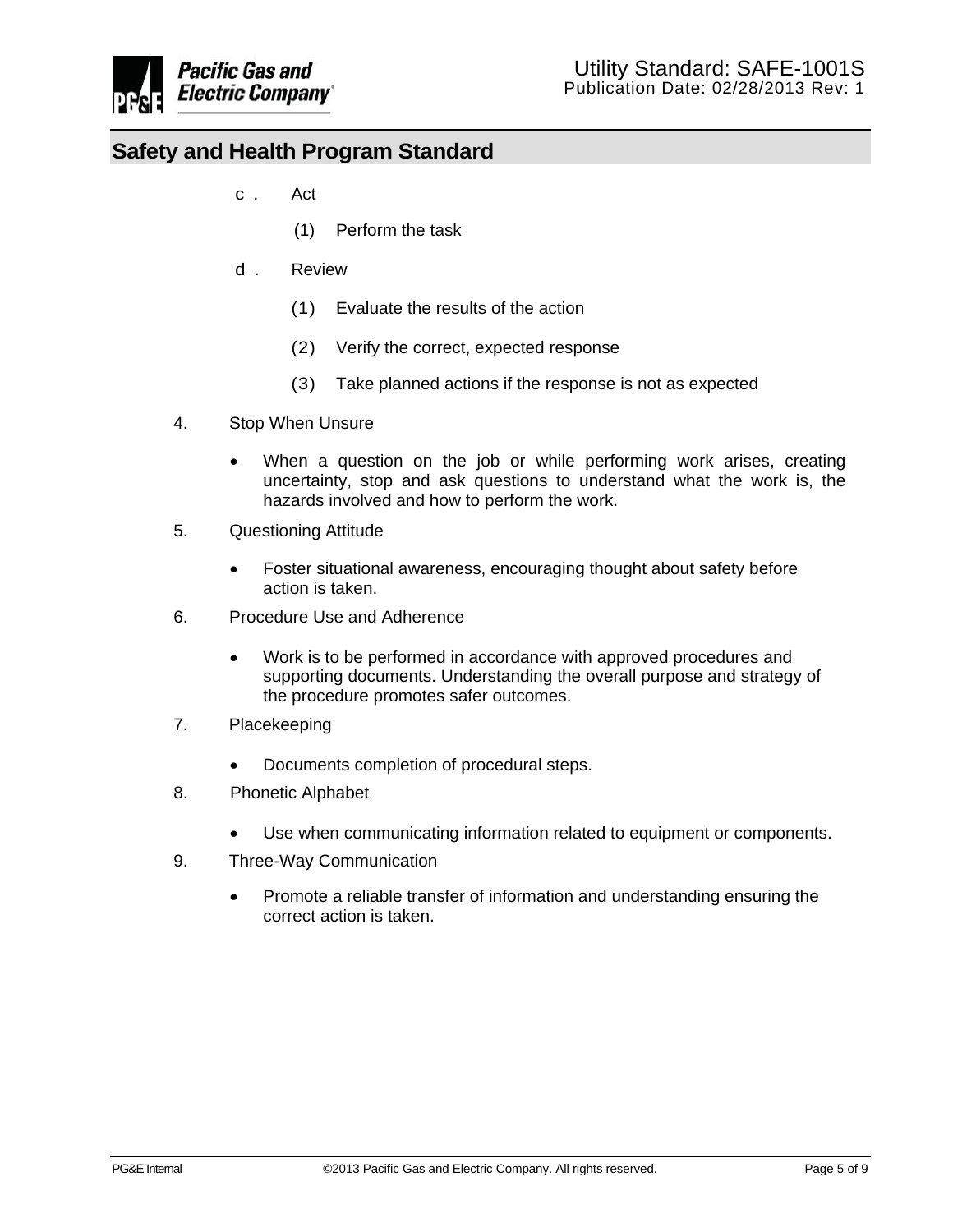

#### **4 Adequate Communication**

- 1. Includes, but is not limited to the following:
	- Workgroup meetings
	- Jobsite tailboards
	- Inter-departmental agreements
	- Contract language
	- Bulletin board postings
	- Electronic media
- 2. Collect input from stakeholders and ensure they are informed of the outcome when participating in an industry or regulatory forum, such as the American Society for Testing and Materials (ASTM) or OSHA-Advisory committee.

#### **5 Basic Safety Rules**

- Inform employees that compliance with the Code of Safe Practices and the Safety and Performance Fundamentals Handbook is a condition of employment.
	- a. Communicate updates or revisions to all standards, procedures, and rules relevant to the employees' work.

#### **6 Employee Involvement**

- Involve employees in the Safety and Health Program on an on-going basis.
- When specific safety and health issues are to be resolved, use Grass Roots Teams, chartered safety/ad hoc teams, or workgroups comprised of critical stakeholders.

#### **7 Performance Management**

- Integrate the Safety and Health Program into all work through individual job expectations and team charters.
- To define team expectations, use a charter that defines purpose, scope of authority, roles and responsibilities, communication and documentation requirements, and required resources.
- Hold individuals and teams accountable through recognition and disciplinary action. Use PG&E's Human Resources programs of Performance Management for management and applicable A&T employees and Positive Discipline for bargaining unit employees.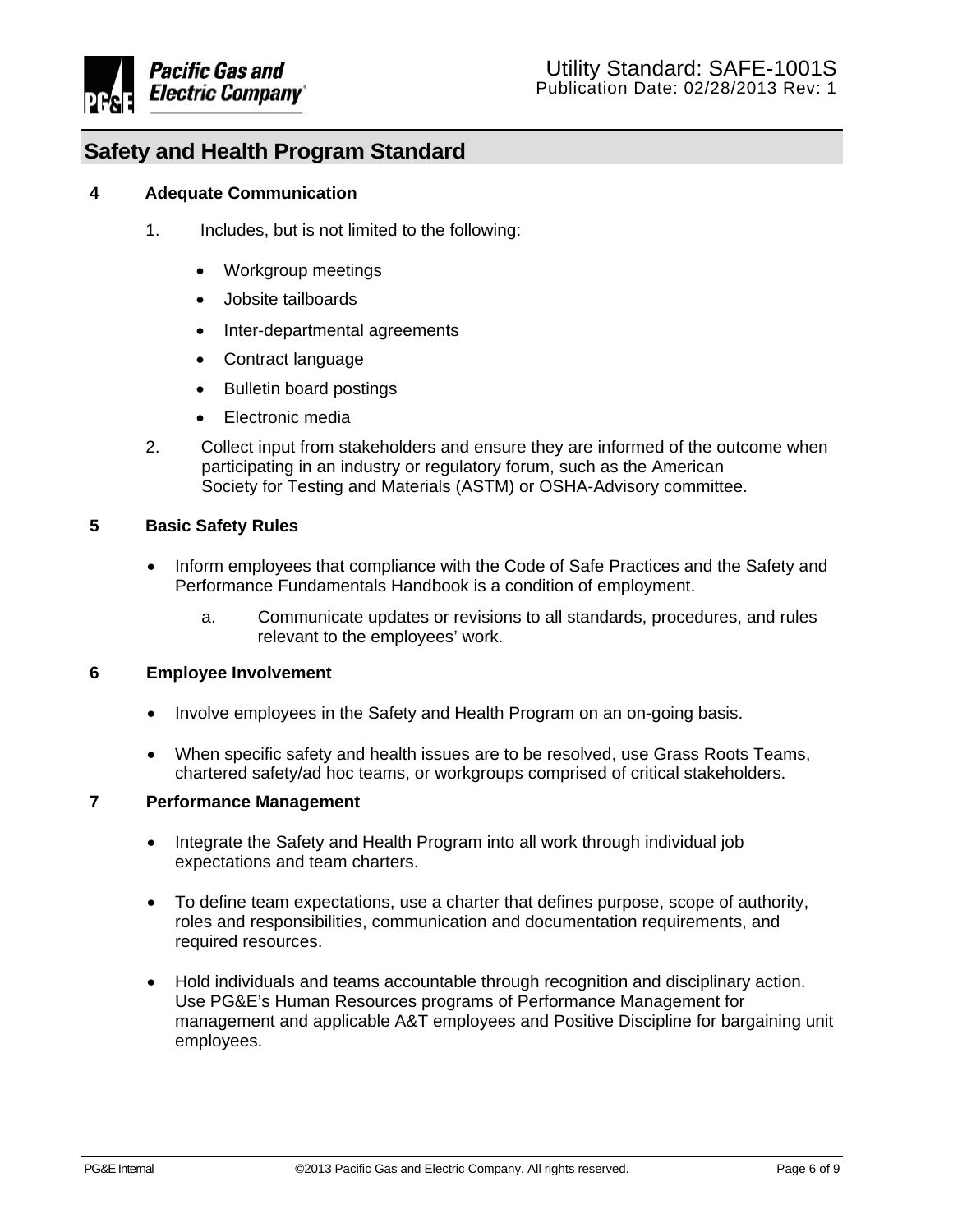

#### **8 Measurement and Evaluation**

- Establish goals to measure Safety and Health Program progress.
- Evaluate integration of the Safety and Health Program into all work through work site observations, inspections or other observations.

#### **9 Records Management**

- Document and maintain training records until subsequent training is provided to employees.
- Document and maintain all other Safety and Health Program records for at least three years. Records identified in the Guide to Record Retention must be maintained for the period of time specified.

#### **END of Requirements**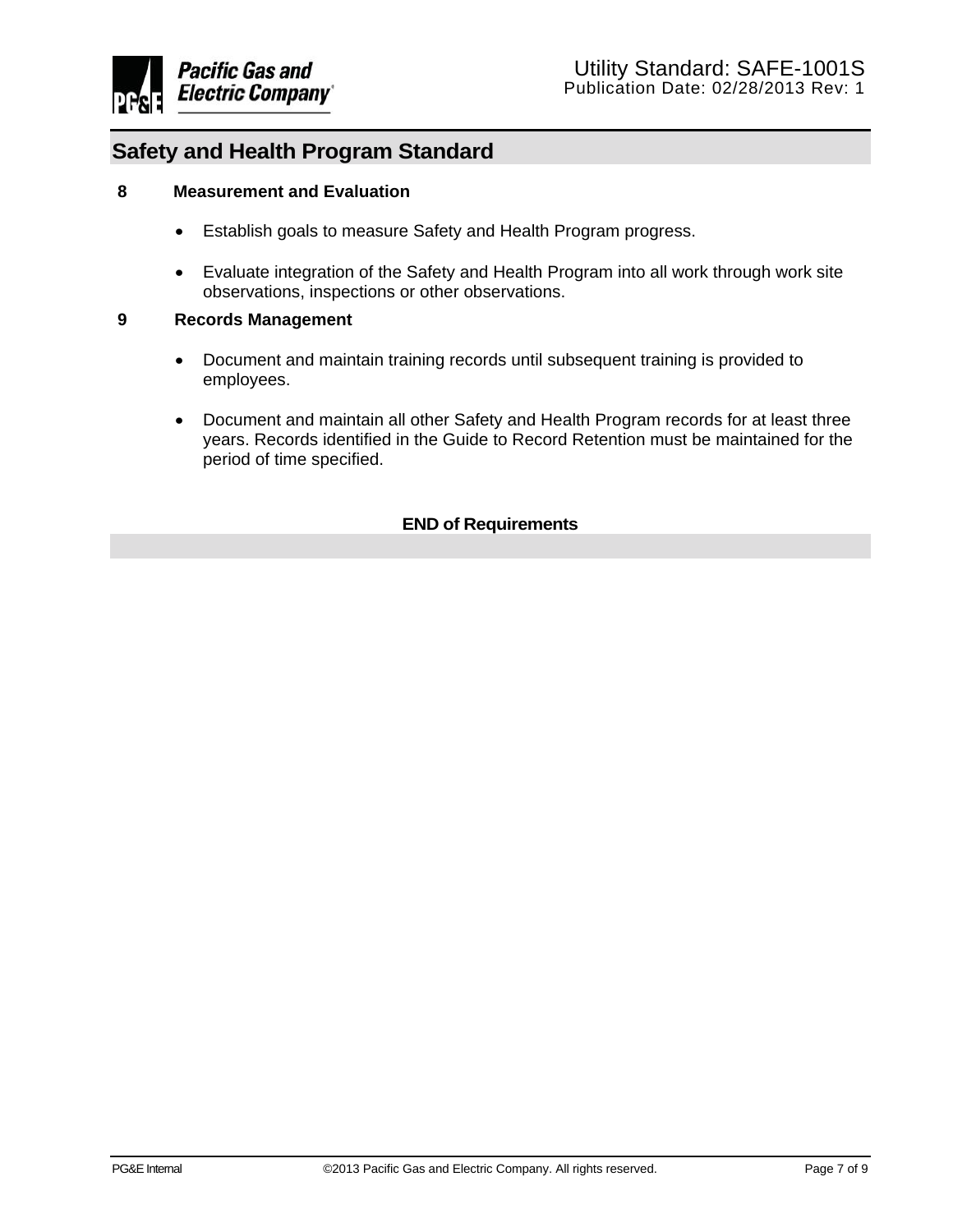

| <b>Definitions</b>                                                          | A hazard is any existing or potential condition or act that can result in a loss<br>such as death, injury, illness, or property damage.                      |  |  |  |  |
|-----------------------------------------------------------------------------|--------------------------------------------------------------------------------------------------------------------------------------------------------------|--|--|--|--|
| Implementation<br><b>Responsibilities</b>                                   | Each officer and director is responsible for implementing the Safety and Health<br>Program within his or her organization and monitoring compliance with it. |  |  |  |  |
|                                                                             | Safety is responsible for monitoring the company-wide compliance with this<br>standard.                                                                      |  |  |  |  |
| Governing<br><b>Document</b>                                                | Safety and Health Policy                                                                                                                                     |  |  |  |  |
| <b>Compliance</b><br>Requirement/<br><b>Regulatory</b><br><b>Commitment</b> | California Code of Regulations, Title 8, Section 3203 - Injury and Illness<br><b>Prevention Program</b>                                                      |  |  |  |  |
| <b>Reference</b><br><b>Documents</b>                                        | <b>Developmental References:</b><br><b>NA</b>                                                                                                                |  |  |  |  |
|                                                                             | <b>Supplemental References:</b>                                                                                                                              |  |  |  |  |
|                                                                             | SH&C Procedure 201, Hazard Evaluation and Control<br>$\bullet$                                                                                               |  |  |  |  |
|                                                                             | <b>SH&amp;C Procedure 202, Incident Notification, Investigation, and Analysis</b><br>$\bullet$                                                               |  |  |  |  |
|                                                                             | SH&C Procedure 203, Inspections                                                                                                                              |  |  |  |  |
|                                                                             | <b>SH&amp;C Procedure 204, Tracking and Trend Analysis</b><br>٠                                                                                              |  |  |  |  |
|                                                                             | SH&C Procedure 206, Design and System/Change Management Review<br>٠                                                                                          |  |  |  |  |
|                                                                             | SH&C Procedure 221, Ergonomics Program<br>$\bullet$                                                                                                          |  |  |  |  |
|                                                                             | Code of Safe Practices (CSP)                                                                                                                                 |  |  |  |  |
|                                                                             | Safety & Performance Fundamentals Handbook<br>$\bullet$                                                                                                      |  |  |  |  |
| <b>Appendices</b>                                                           | <b>NA</b>                                                                                                                                                    |  |  |  |  |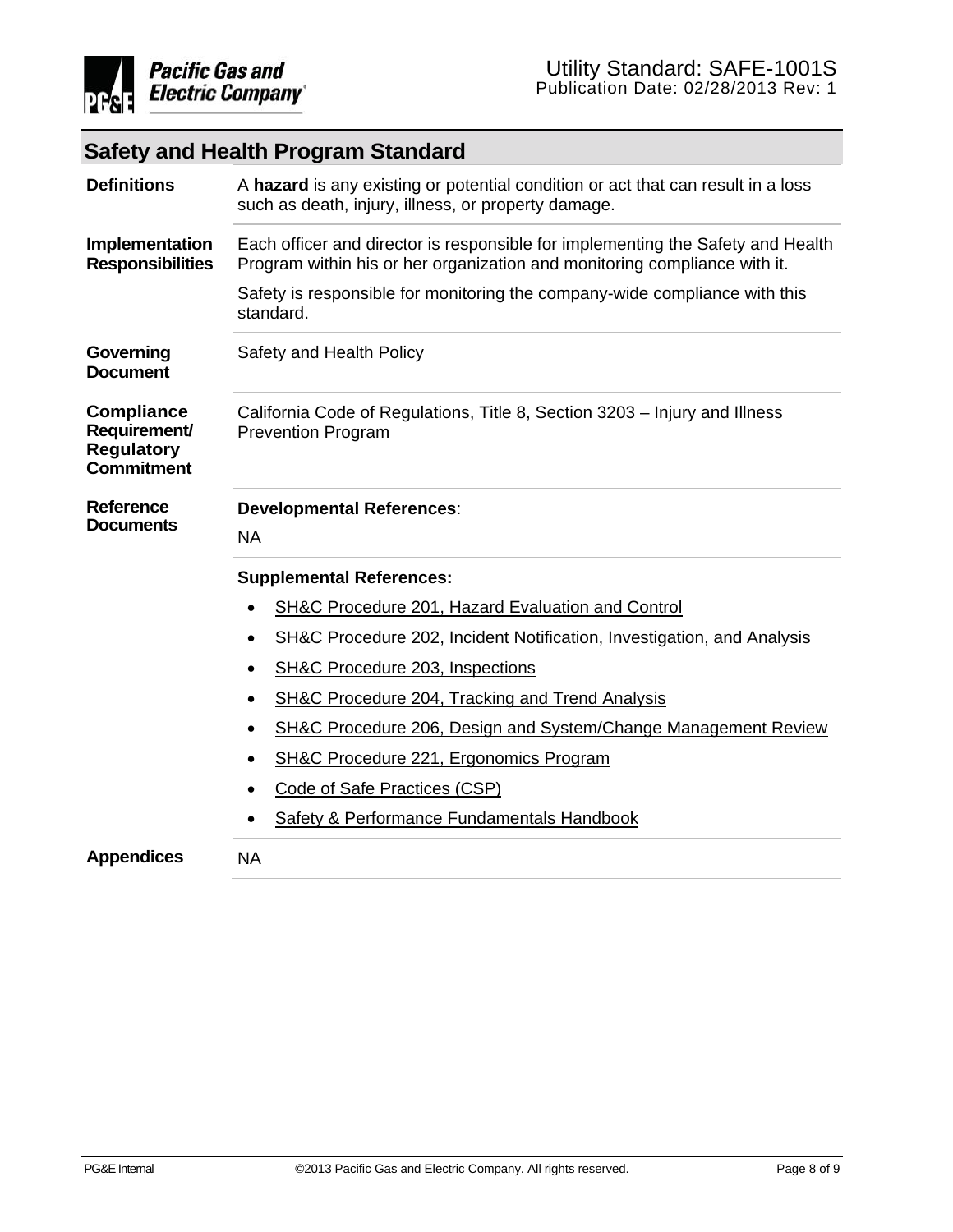

| <b>Attachments</b>                                                         | <b>NA</b>                                           |  |
|----------------------------------------------------------------------------|-----------------------------------------------------|--|
| <b>Document</b><br><b>Recision</b>                                         | Safety and Health Program, USP 22, dated 01/15/2009 |  |
| <b>Approved By</b>                                                         | Linda Limberg, Senior Director, Safety              |  |
| <b>Document Owners</b><br>Louis Renner,<br>Safety Programs Manager, Safety |                                                     |  |
|                                                                            |                                                     |  |
| <b>Document</b><br><b>Contact</b>                                          | Louis Renner, Safety Programs Manager,<br>Safety    |  |
| <b>Revision Notes</b>                                                      |                                                     |  |
| M/here?                                                                    | What Changed?                                       |  |

| Where?          | What Changed?                                  |  |  |
|-----------------|------------------------------------------------|--|--|
| Tailboards-     | Changed "two-way" communication to "three-way" |  |  |
| Section 3.1.1.d | communication.                                 |  |  |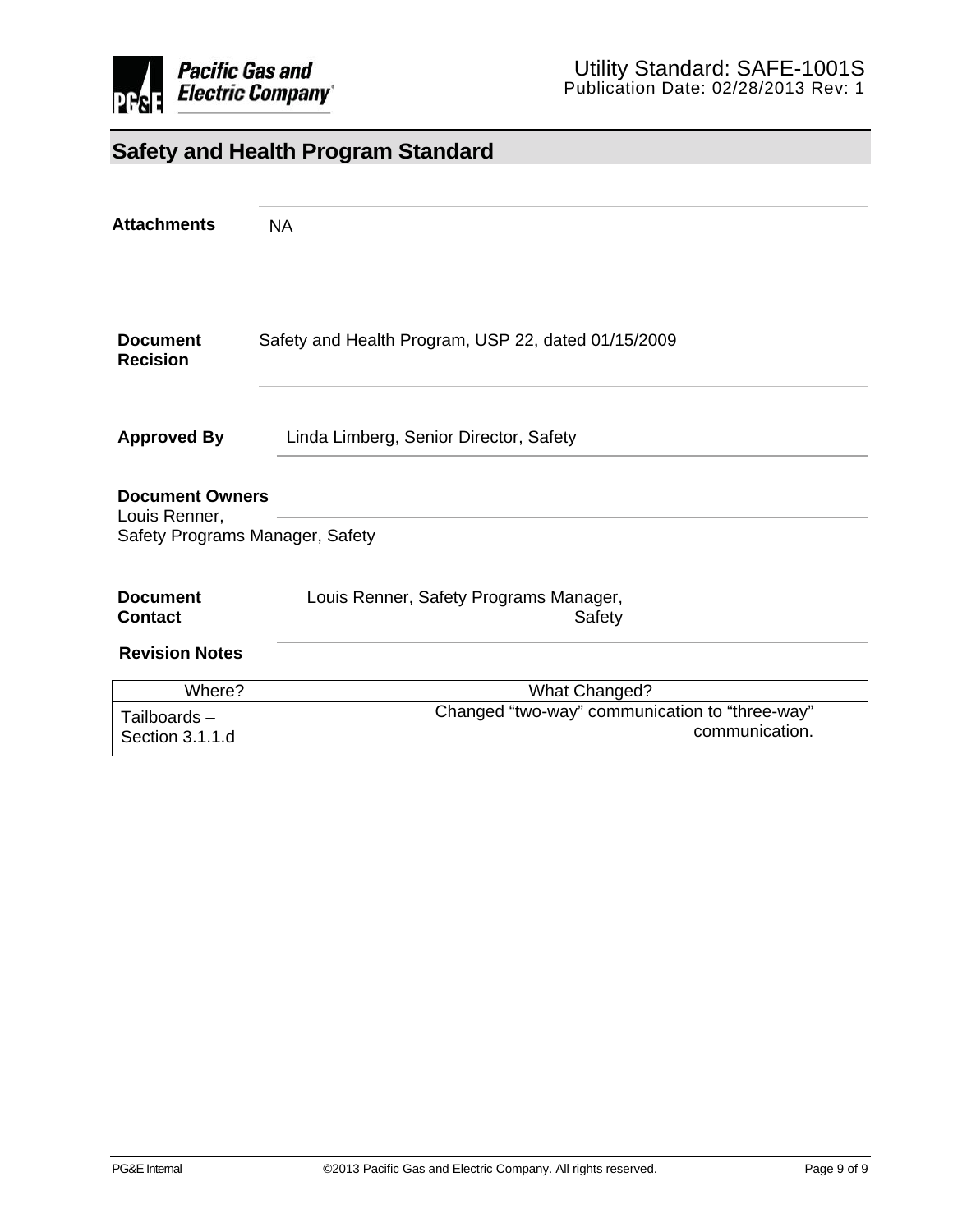**Material Safety Data Sheets**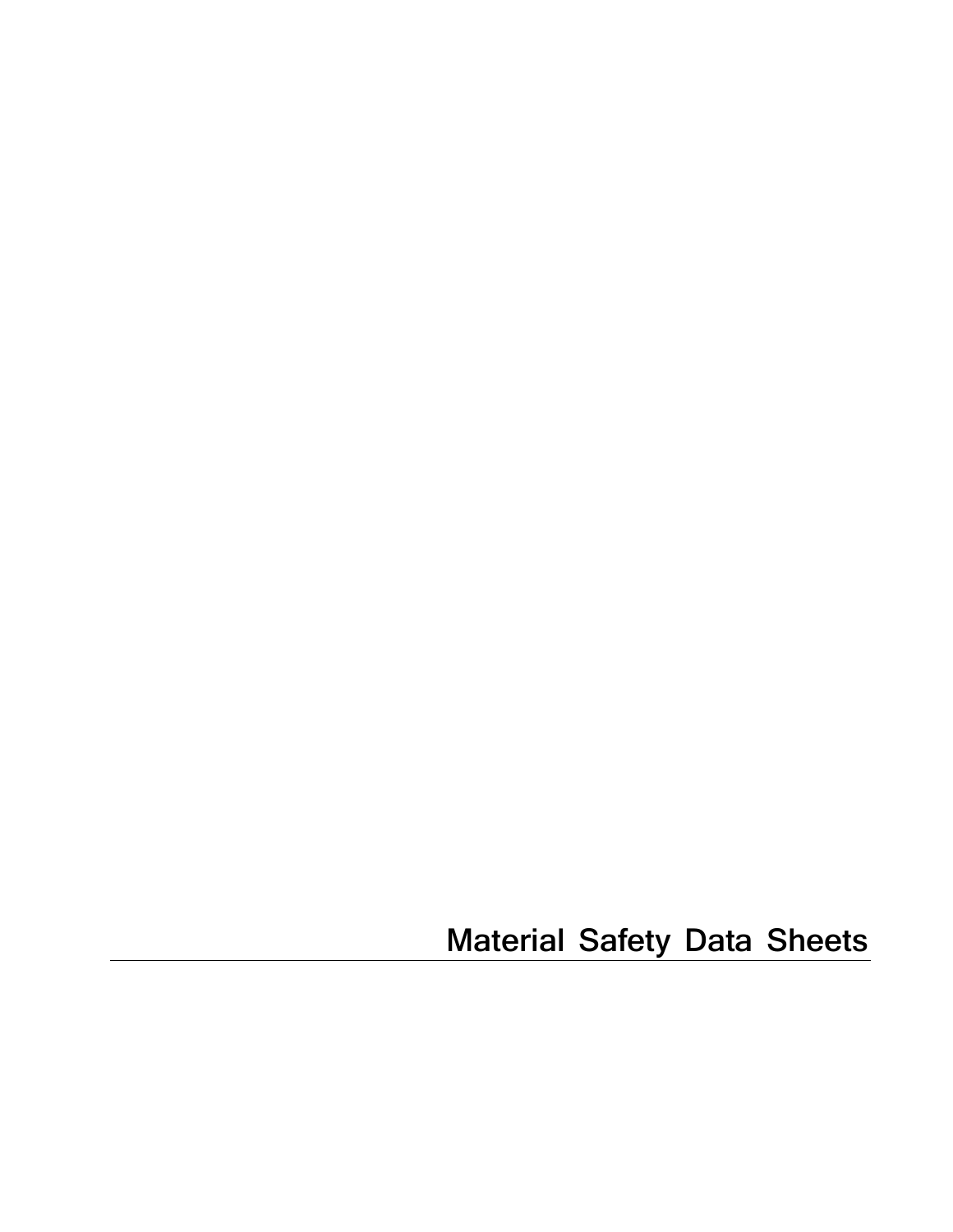NuWell 120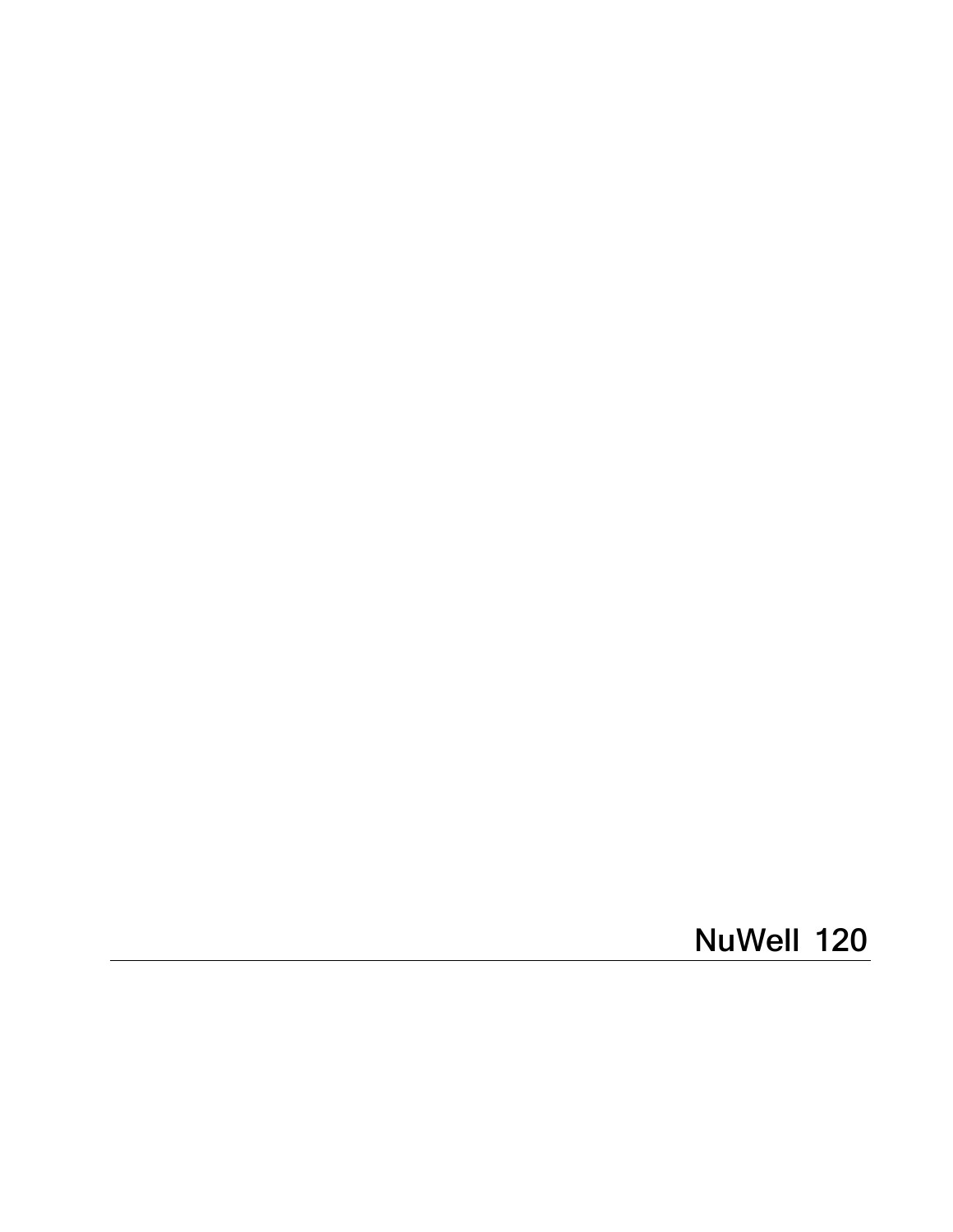# *JOHNSON SCREENS*

## A Weatherford Company *Material Safety Data Sheet*

## **SECTION 1 - CHEMICAL PRODUCT AND COMPANY INFORMATION**

**Product Name:** NW-120

**Part Number: Chemical Family:** Inorganic acid

**Manufacturer's Name:** Johnson Screens / A Weatherford Company **Address:** P.O. Box 64118 – St. Paul, MN 55164 **Product/Technical Information Phone Number:** 651-636-3900 **Medical/Handling Emergency Phone Number:** CHEMTREC 1-800-424-9300 **Transportation Emergency Phone Number:** CHEMTREC 1-800-424-9300

**Issue Date:** 06-06-03 **Revision Date/Revision Number:** 06-06-05 /01

## **SECTION 2 – COMPOSITION INFORMATION**

% by Weight

Phosphoric Acid 65 – 80 Food Grade Orthophosphoric Acid  $(CAS # 7664-38-2)$ 

### **SECTION 3 - HAZARDS IDENTIFICATION**

**Appearance & Odor:** Colorless to lightly colored liquid; nil odor

**Emergency Overview:** Overexposure may aggravate disorders of the skin / respiratory system

**Fire & Explosion Hazards:** None currently known

**Primary Route(s) of Exposure:** Skin, eyes, digestive tract, respiratory system

**Inhalation – Acute Effects:** May cause irritation / coughing

**Skin Contact – Acute Effects:** May cause severe irritation; prolonged or repeated skin contact may cause burns, irreversible damage

**Eye Contact – Acute Effects:** May cause severe irritation / burns; prolonged or repeated eye contact may cause irreversible damage or blindness

**Ingestion – Acute Effects:** May cause irritation, burns, pain, nausea, vomiting, shock symptoms (rapid pulse, sweating, collapse)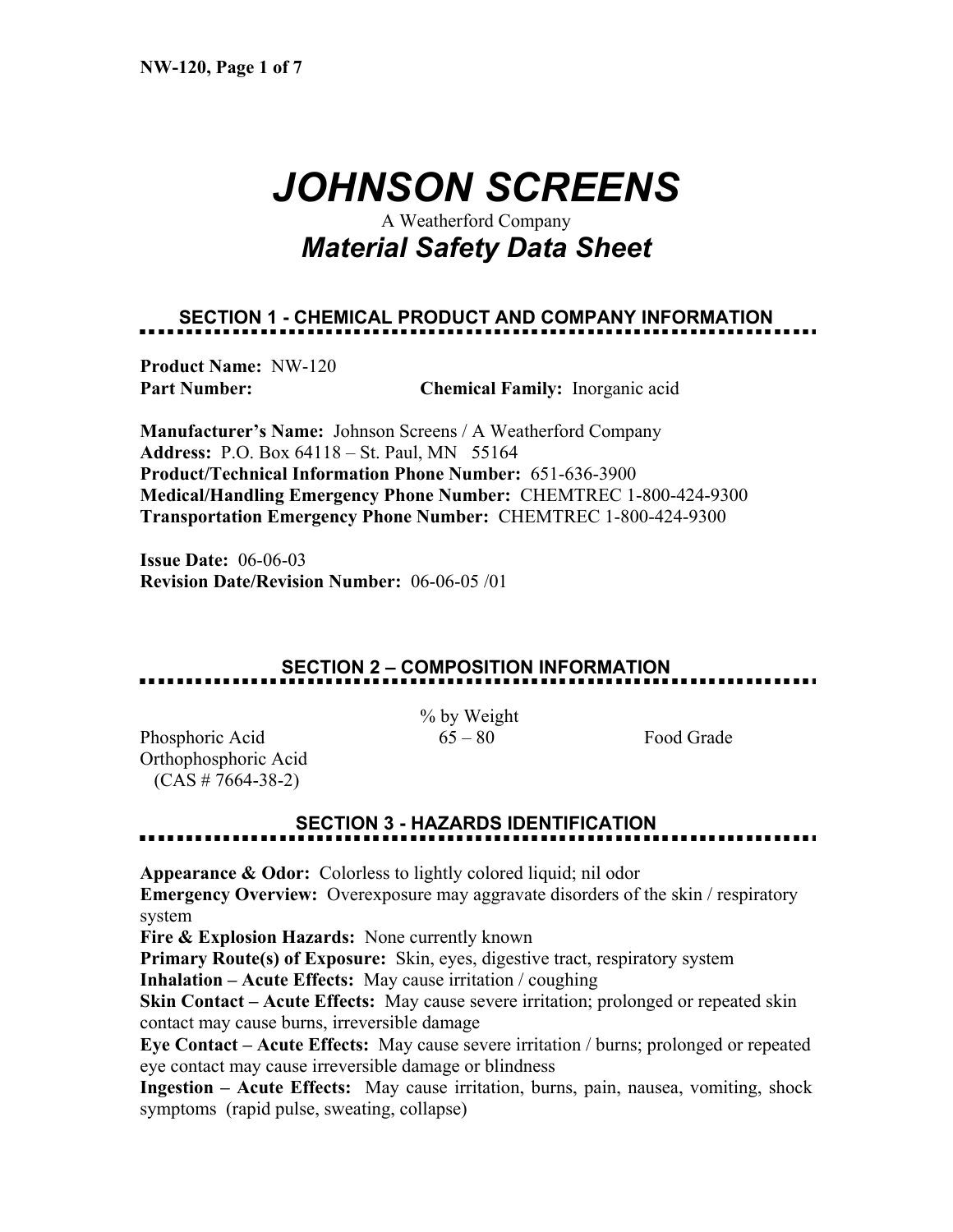## **SECTION 4 - FIRST AID MEASURES**

**Inhalation First Aid:** Remove affected person from area to fresh air and provide oxygen if breathing is difficult. Give artificial respiration ONLY if breathing has stopped and give CPR ONLY if there is no breathing and no pulse. Obtain medical attention.

**Skin Contact First Aid:** Immediately remove clothing from affected area and wash skin for 15 minutes with flowing water and soap. Clothing should be discarded or washed before reuse. Obtain medical assistance if irritation develops.

**Eye Contact First Aid:** Immediately irrigate eyes with flowing water continuously for 15 minutes while holding eyes open. Contacts should be removed before or during flushing. Obtain medical attention immediately.

**Ingestion First Aid:** If victim is alert and not convulsing, rinse mouth with water and give plenty of water to drink. If spontaneous vomiting occurs, have affected person lean forward with head down to avoid breathing in of vomitus. Rinse mouth again and give more water to drink. Obtain medical attention.

**Medical Conditions Aggravated:** Persons with pre-existing skin disorders or eye problems, or impaired respiratory function may be more susceptible to the effects of the substance.

**Note to Physician:** May give oxygen if breathing difficulty following exposure. Observe for possible delayed reactions.

### **SECTION 5 - FIRE FIGHTING MEASURES**

**Flash Point/Method:** N/A

**Auto Ignition Temperature:**

**Upper/Lower Explosion Limits:** Not determined

**Extinguishing Media:** Chemical type foam,  $CO<sub>2</sub>$  (Carbon Dioxide), dry chemical, water fog

**Fire Fighting Procedures:** Not considered a fire hazard

**Fire & Explosion Hazards:** Is not flammable, however the following can occur during a fire: phosphorus oxides and/or phosphine from thermal decomposition and hydrogen from reactive metals.

**Hazardous Products of Decomposition and/or Combustion:** Oxides of phosphorus **NFPA Ratings:** 

|                                                                  | $\overline{3}$ 0 | HEALTH FLAMMABILITY REACTIVITY OTHER |  |
|------------------------------------------------------------------|------------------|--------------------------------------|--|
| $0 =$ Insignificant 1 = Slight 2 = Moderate 3 = High 4 = Extreme |                  |                                      |  |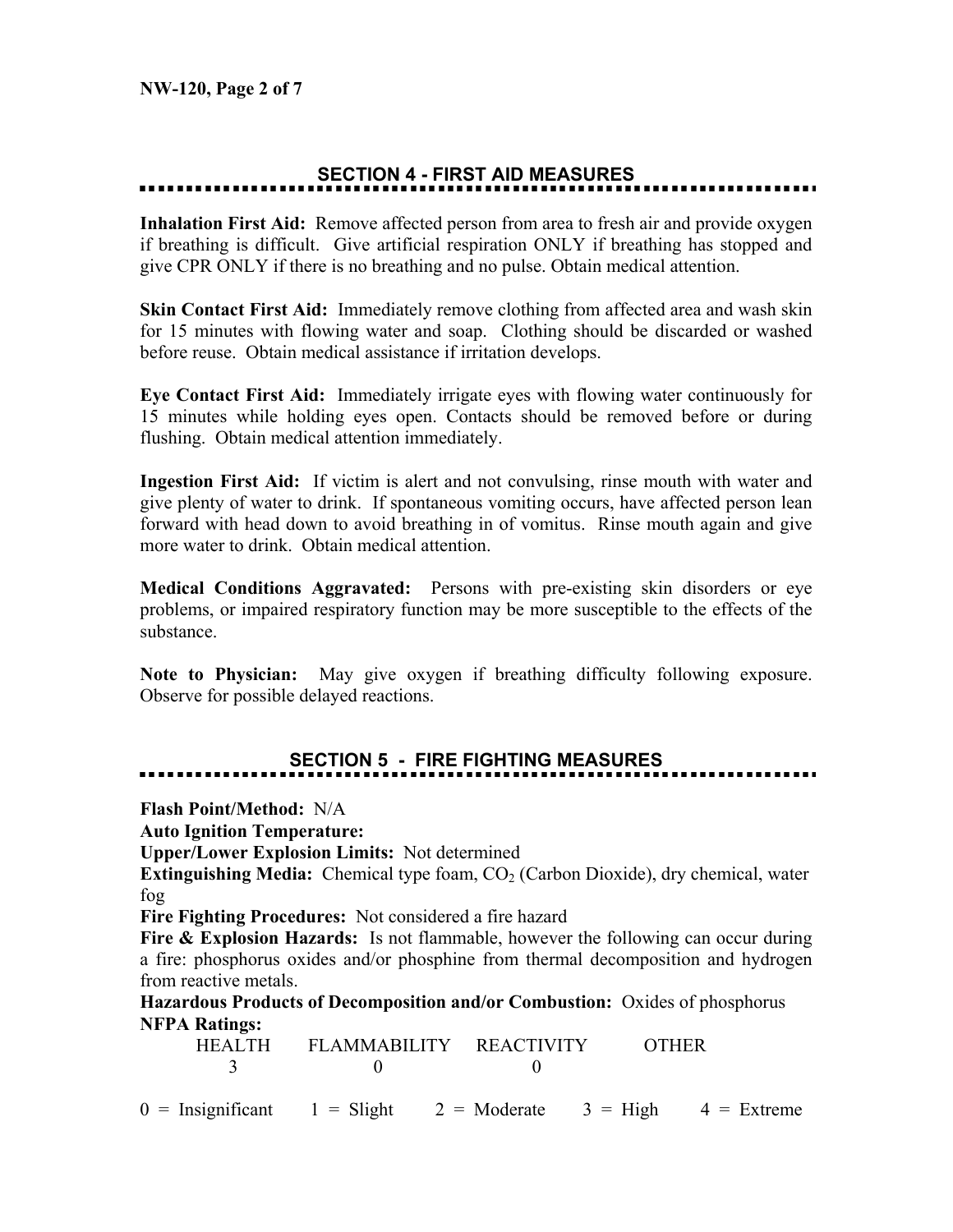## **SECTION 6 – ACCIDENTAL RELEASE MEASURES**

Small spill: neutralize acid spill with alkali such as soda ash, sodium bicarbonate, limestone or lime. Absorb material with an inert material such as sand, vermiculite, diatomaceous earth or other absorbent material and place in chemical waste container to be disposed at an appropriate waste disposal facility according to current applicable laws and regulations and product characteristics at time of disposal. Adequate ventilation is required for soda ash due to the release of carbon dioxide gas. No smoking in spill area.

Large spill: contain with dikes and transfer the material to appropriate containers for reclamation or disposal. Absorb remaining spill with an inert material such as sand, vermiculite or other absorbent material and place in chemical waste container to be disposed at an appropriate waste disposal facility according to current applicable laws and regulations and product characteristics at time of disposal. Neutralize residue with alkali such as soda ash, sodium bicarbonate, limestone or lime. Adequate ventilation is required for soda ash due to the release of carbon dioxide gas. No smoking in spill area.

Release Notes: If spill could potentially enter any waterway, including intermittent dry creeks, contact the local authorities. If in the U.S., contact the US COAST GUARD NATIONAL RESPONSE CENTER toll free number 800-424-8802. In case of accident or road spill notify: CHEMTREC in USA at 800-424-9300; CANUTEC in Canada at 613-996-6666; CHEMTREC in other countries at (International code)+1-703-527-3887.

Comments: See Section 13 for disposal information and Section 15 for regulatory requirements. Large and small spills may have a broad definition depending on the user's handling system. Therefore, the spill category must be defined at the point of release by technically qualified personnel.

## **SECTION 7 – HANDLING AND STORAGE**

**Handling:** For industrial use only. Heat is generated upon dilution with water. When diluting, add product slowly to water with agitation. Never add water to the acid as severe splashing and reactivity will result. Always add acid to water. ATTENTION: This container hazardous when emptied. Since emptied container contains product residues (vapor or liquid), all labeled hazard precautions must be observed.

**Storage:** Keep container closed when not in use. Keep out of reach of children.

**General Comments:** Wear protective equipment when handling. Use only with adequate ventilation. Wash thoroughly after handling. Do not breathe vapor, mist, or dust. Do not get in eyes, on skin, or clothing. Do not swallow.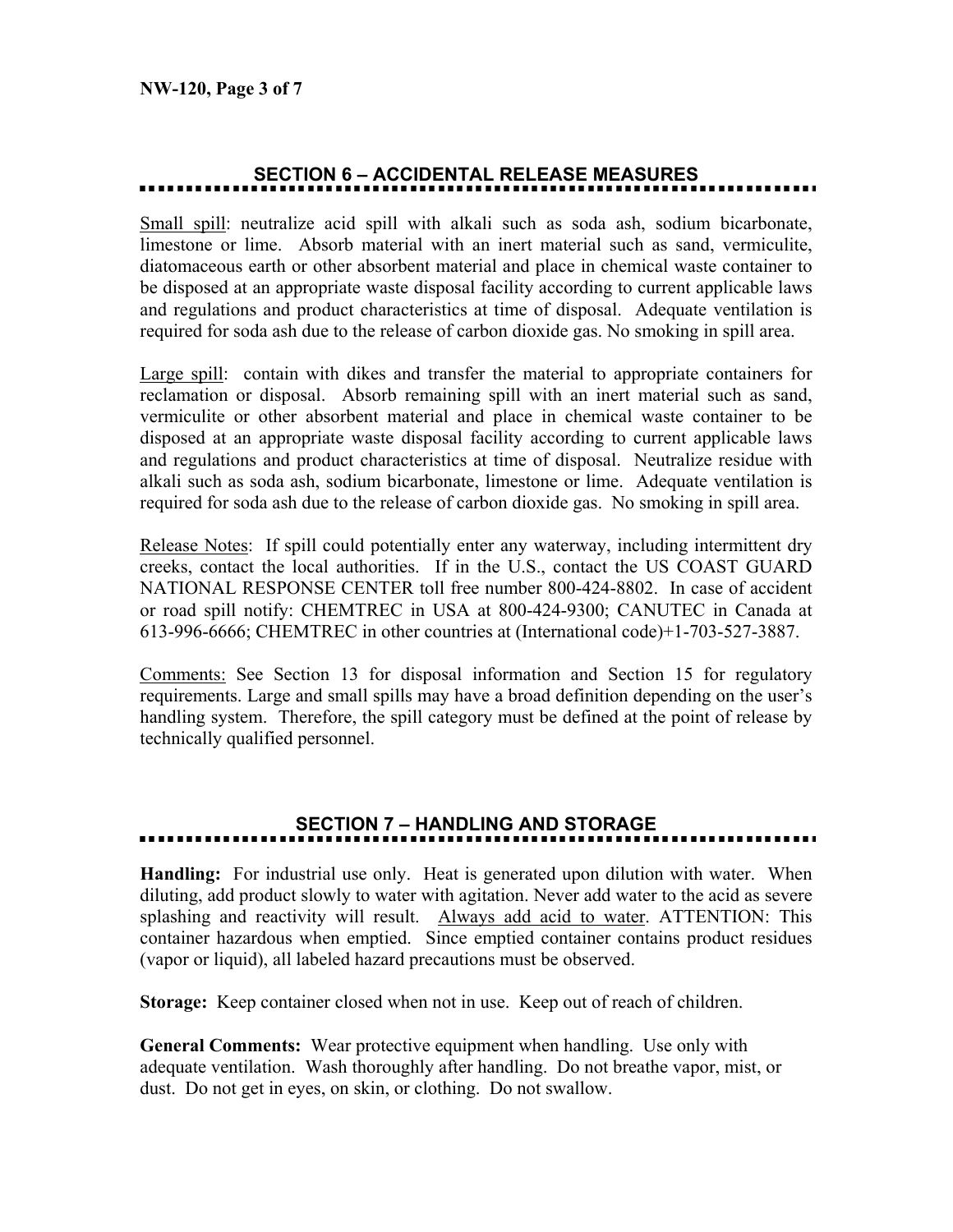## **SECTION 8 – PERSONAL PROTECTION/EXPOSURE CONTROL**

**Respiratory Protection:** If exposure limits are exceeded, or if exposure may occur, use a NIOSH/MSHA respirator approved for your conditions of exposure. Refer to the most recent NIOSH publications concerning chemical hazards, or consult your safety equipment supplier. Respiratory protection programs must be in compliance with OSHA requirements in 29 CFR 1910.134. For emergencies, a NIOSH/MSHA approved positive pressure breathing apparatus should be readily available.

**Skin Protection:** Acid proof gloves; clean, body covering clothing; rubber apron; rubber boots

**Eye Protection:** Chemical goggles or faceshield (ANSI Z87.1 or approved equivalent). Always wear eye protection when working with chemicals. Do not wear contact lenses when working with chemicals.

**Ventilation Protection:** Adequate ventilation is required to minimize exposure or to maintain exposure levels below OSHA/ACGIH requirements. Mechanical general ventilation is usually adequate. Local mechanical ventilation may be required.

**Other Protection:** Safety shower, eye wash fountain, and washing facilities should be readily available. In case of emergency or when dusting, misting, or splashing may occur, wear respiratory protection, eye protection, gloves, helmet, boots, and complete protective body covering.

| <b>Exposure Limits:</b> |               |              |                 |
|-------------------------|---------------|--------------|-----------------|
| OSHA                    | <b>ACGIH</b>  | <b>NIOSH</b> | <b>SUPPLIER</b> |
| $TWA/TLV$ (ppm)         | TWA/TLV (ppm) |              |                 |
| 0.25                    | 0.25          |              |                 |

## **SECTION 9 – PHYSICAL AND CHEMICAL PROPERTIES**

| <b>Appearance &amp; Odor:</b> Colorless to lightly colored liquid, no odor |                                                                               |  |  |  |  |
|----------------------------------------------------------------------------|-------------------------------------------------------------------------------|--|--|--|--|
| Vapor Pressure: $5.700 \ (\omega\ 68^{\circ}\)$ F.                         | Vapor Density (Air=1): Not determined                                         |  |  |  |  |
| <b>Boiling Point: 275° F.</b>                                              | <b>Melting Point:</b> $-17.5^{\circ}$ C (75% H <sub>3</sub> PO <sub>4</sub> ) |  |  |  |  |
| <b>Specific Gravity:</b> 1.5850 $\omega$ 60° F.                            | <b>Solubility in Water: Complete</b>                                          |  |  |  |  |
| Volatile Percentage: Not determined                                        | $pH:$ aqueous approx. 1.000 to 2.000                                          |  |  |  |  |
| <b>Flash Point/method: N/A</b>                                             | <b>Auto Ignition Temperature:</b> None                                        |  |  |  |  |
| <b>Upper/Lower Explosion Limits:</b> Not determined                        |                                                                               |  |  |  |  |
| Other:                                                                     |                                                                               |  |  |  |  |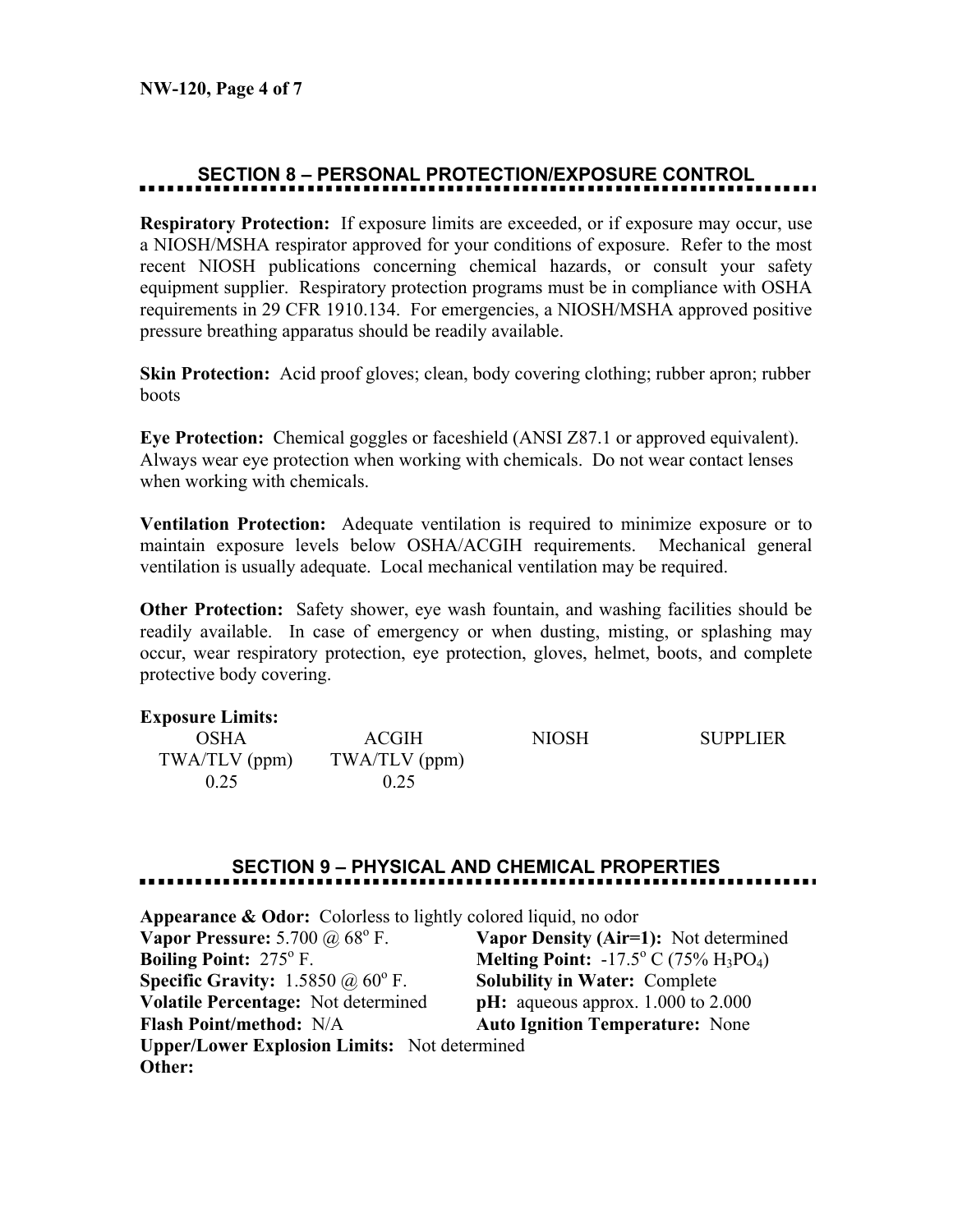## **SECTION 10 - STABILITY AND REACTIVITY**

**Stability:** Stable under normal conditions of storage and use **Incompatibilities:** Inorganic bases, metals/metal blends; contact with some metals can generate explosive hydrogen gas **Polymerization:** Will not occur **Decomposition:** Oxides of phosphorus and/or phosphine from thermal decomposition and hydrogen gas from reaction with metals **Conditions to Avoid:** High temperature

## **SECTION 11 - TOXICOLOGICAL INFORMATION**

**Inhalation – Acute:** LC<sub>50</sub> (guinea pig, mouse, rat, rabbit): 61-1,689 mg/m<sup>3</sup> **Inhalation – Chronic: Skin Contact – Acute:**  $LD_{50}$  (rabbit):  $>1,260$  to  $>3,160$  mg/kg **Skin Contact – Chronic: Eye Contact – Acute: Ingestion – Acute:**  $LD_{50}$  (rat):  $1,530$  mg/kg **Ingestion – Chronic: Carcinogenicity/Mutagenicity:** No components present in excess of 0.1% by weight are listed as carcinogens by IARC, NTP, or OSHA **Reproductive Effects:** 375 mg/kg bw did not affect offspring growth in rats **Neurotoxicity:** None known **Other Effects:** In vitro bacterial genetic toxicity negative **Target Organs:** Overexposure may cause damage to all body tissues

## **SECTION 12 – ECOLOGICAL INFORMATION**

Ecotoxicity: acute toxicity to fish: 96 hour  $LC_{50}$ : 3.0 – 3.5 mg/L Acute toxicity to Daphnia: survival rate depends on pH

Environmental Fate: phosphoric acid undergoes ionic dissociation in water.

Toxicity: Moderately toxic to aquatic organisms as defined by USEPA

Degradation Products: while acidity of this material is readily reduced in natural waters, the resulting phosphate may persist indefinitely or incorporate into biological systems.

## **SECTION 13 – DISPOSAL CONSIDERATIONS**

Material that cannot be used or chemically reprocessed and empty containers should be disposed of in accordance with all applicable regulations. Product containers should be thoroughly emptied before disposal. Generators of waste material are required to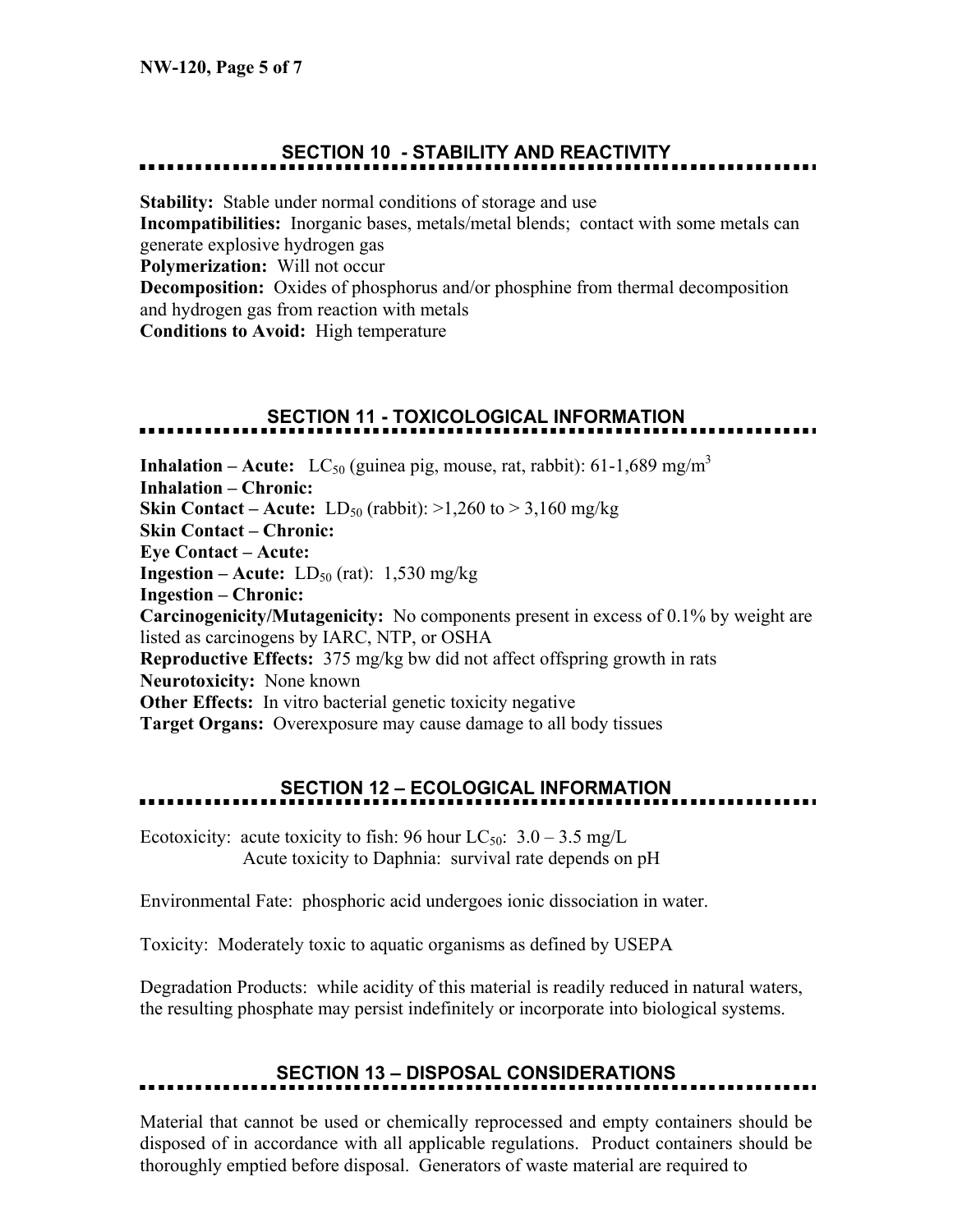evaluate all waste for compliance with RCRA and any local disposal procedures and regulations. NOTE: State and local regulations may be more stringent than federal regulations.

## **SECTION 14 – TRANSPORTATION INFORMATION**

#### **DOT Shipping Description:**

| Proper Shipping Name: Phosphoric Acid |                   |
|---------------------------------------|-------------------|
| Hazard Class:                         | 8, UN1805, PG III |
| Label Requirements:                   | <b>CORROSIVE</b>  |
| <b>Reportable Quantity:</b>           | None              |

 European Transportation: ADR/RID Hazard Classification: 8 ADR/RID Item Number: 17<sup>o</sup>C U.S. Custom Harmonization Number: 2809.20.00.30

## **SECTION 15 – REGULATORY INFORMATION**

SARA Hazard Category: This product has been reviewed according to the EPA Hazard Categories promulgated under Section 311 and 312 of the Superfund Amendment and Reauthorization Act of 1986 (SARA Title III) and is considered, under applicable definitions, to meet the following categories:

Fire: No Pressure Generating: No Reactivity: No Acute: Yes Chronic: No

 40 CFR Part 355 – Extremely Hazardous Substances: None 40 CFR Part 370 – Hazardous Chemical Reporting: Applicable

TSCA Inventory Status: Chemical components listed on TSCA Inventory

SARA Title III: This product contains the following substances to the reporting requirements of Title III (EPCRA) of the Superfund Amendments and Reauthorization Act of 1986 and 40 CFR Part 372:

| $C$ hemical     | CAS No.   | $\%$ by Wt. | <b>CERCLA RO</b> | SARA (1986) Reporting |     |     |
|-----------------|-----------|-------------|------------------|-----------------------|-----|-----|
|                 |           |             | (lbs)            | 311                   | 312 | 313 |
| Phosphoric Acid | 7664-38-2 | 80          | 5.000            | Yes                   | Yes | No  |

CERCLA/Superfund, 40 CFR Parts 117, 302: If this product contains components subject to substances designated as CERCLA Reportable Quantity (RQ) Substances, it will be designated in the above table with the RQ value in pounds. If there is a release of RQ Substance to the environment, notification to the National Response Center, Washington, D.C. (1-800-424-8802) is required.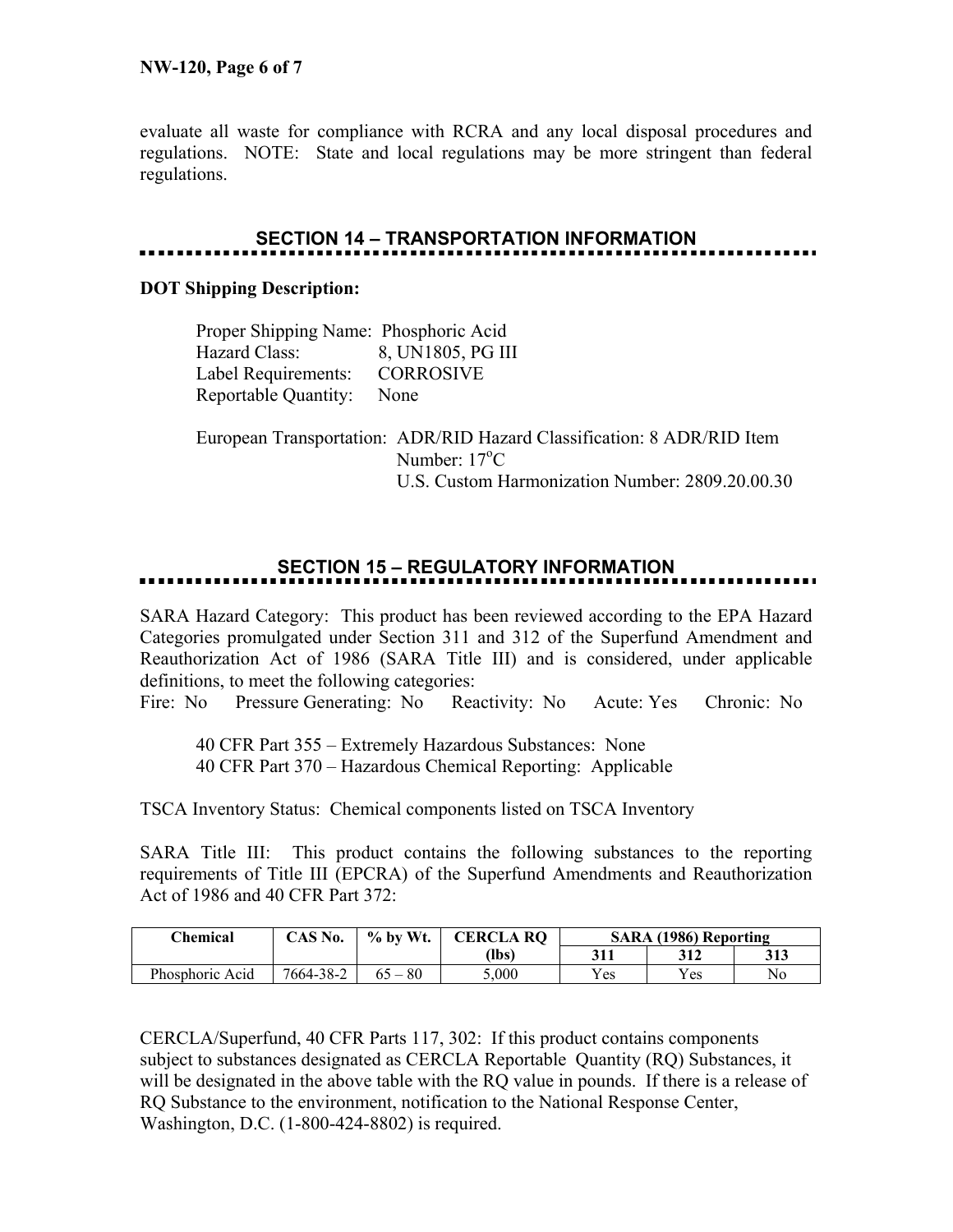## **SECTION 16 – OTHER INFORMATION**

**Disclaimer:** The information contained herein is based on data considered accurate. However, no warranty is expressed or implied regarding the accuracy of this data or the results to be obtained from the user thereof. It is the buyer's responsibility to ensure that its activities comply with federal, state, provincial and local laws.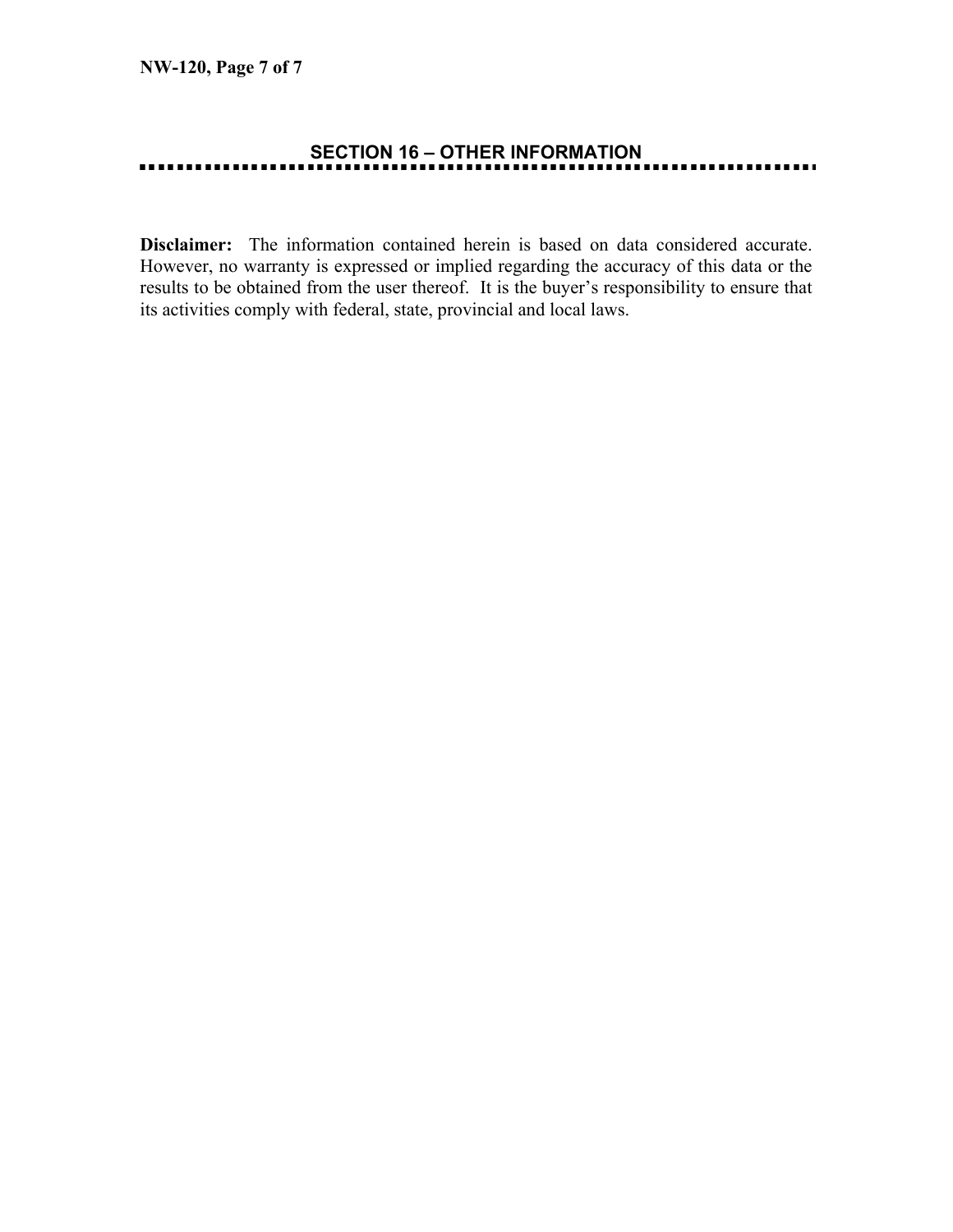**NuWell 310**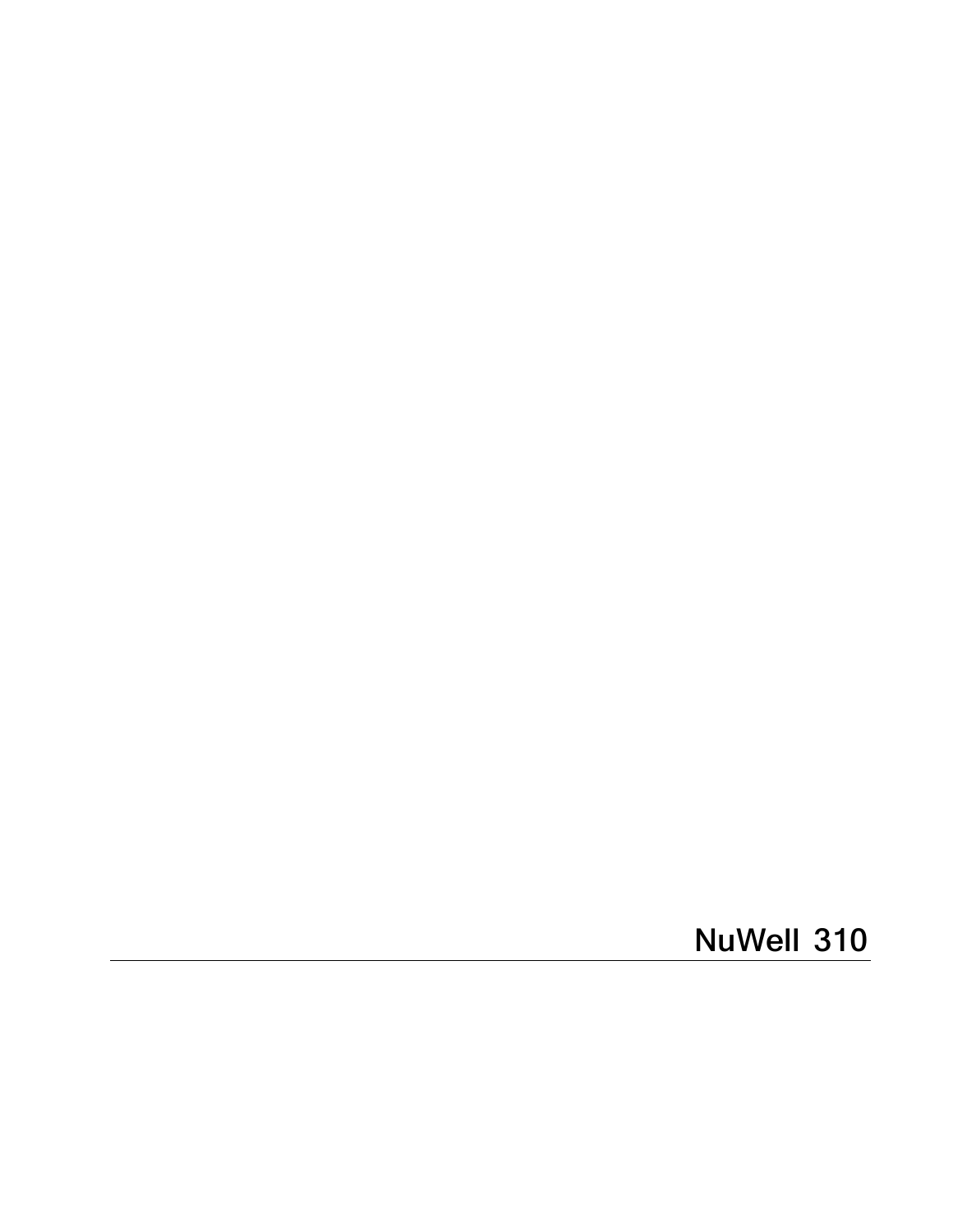# *JOHNSON SCREENS*

## **A Weatherford Company**  *Material Safety Data Sheet*

### **SECTION 1 - CHEMICAL PRODUCT AND COMPANY INFORMATION**

**Product Name:** NW-310

**Part Number: Chemical Family:** Polymeric acid solution to enhance acid cleaning activity

**Manufacturer's Name:** Johnson Screens /A Weatherford Company **Address:** P.O. Box 64118 – St. Paul, MN 55164 **Product/Technical Information Phone Number:** 651-636-3900 **Medical/Handling Emergency Phone Number:** CHEMTREC 1-800-424-9300 **Transportation Emergency Phone Number:** CHEMTREC 1-800-424-9300

**Issue Date:** 06-01-1997 **Revision Date/Revision Number:** 01/20/2012 / 06

### **SECTION 2 – COMPOSITION INFORMATION**

\*\*\*\*\*\*\*\*\*\*\*\*\*\*\*\*\*\*\*\*\*\*\*\*\*\*\*\*\*\*\*\*\*\*\*\*\*\*\*\*\*\*\*\*\*\*\*\*\*\*\*\*\*\*\*\*\*\*\*\*\*\*\*\*\*\*\*\*\*\*\*\*

No constituents of the formulae are listed or considered hazardous under OSHA 29CFR 1910.1200

All components are listed under TSCA

### **SECTION 3 - HAZARDS IDENTIFICATION**

**\*\*\*\*\*\*\*\*\*\*\*\*\*\*\*\*\*\*\*\*\*\*\*\*\*\*\*\*\*\*\*\*\*\*\*\*\*\*\*\*\*\*\*\*\*\*\*\*\*\*\*\*\*\*\*\*\*\*\*\*\*\*\*\*\*\*\*\*\*\*\*\*** 

**Appearance & Odor:** Clear yellow liquid **Emergency Overview:** Product is a mild acid – handle with caution **Fire & Explosion Hazards:** Contact with metals may produce flammable hydrogen gas **Primary Route(s) of Exposure:** Skin, eyes, and inhalation **Inhalation – Acute Effects:** Irritation or corrosion of mucous membranes with upper and lower respiratory irritation **Skin Contact – Acute Effects:** Skin discomfort or rash **Eye Contact – Acute Effects:** Irritation, tearing, or blurring of vision **Ingestion – Acute Effects:** Diarrhea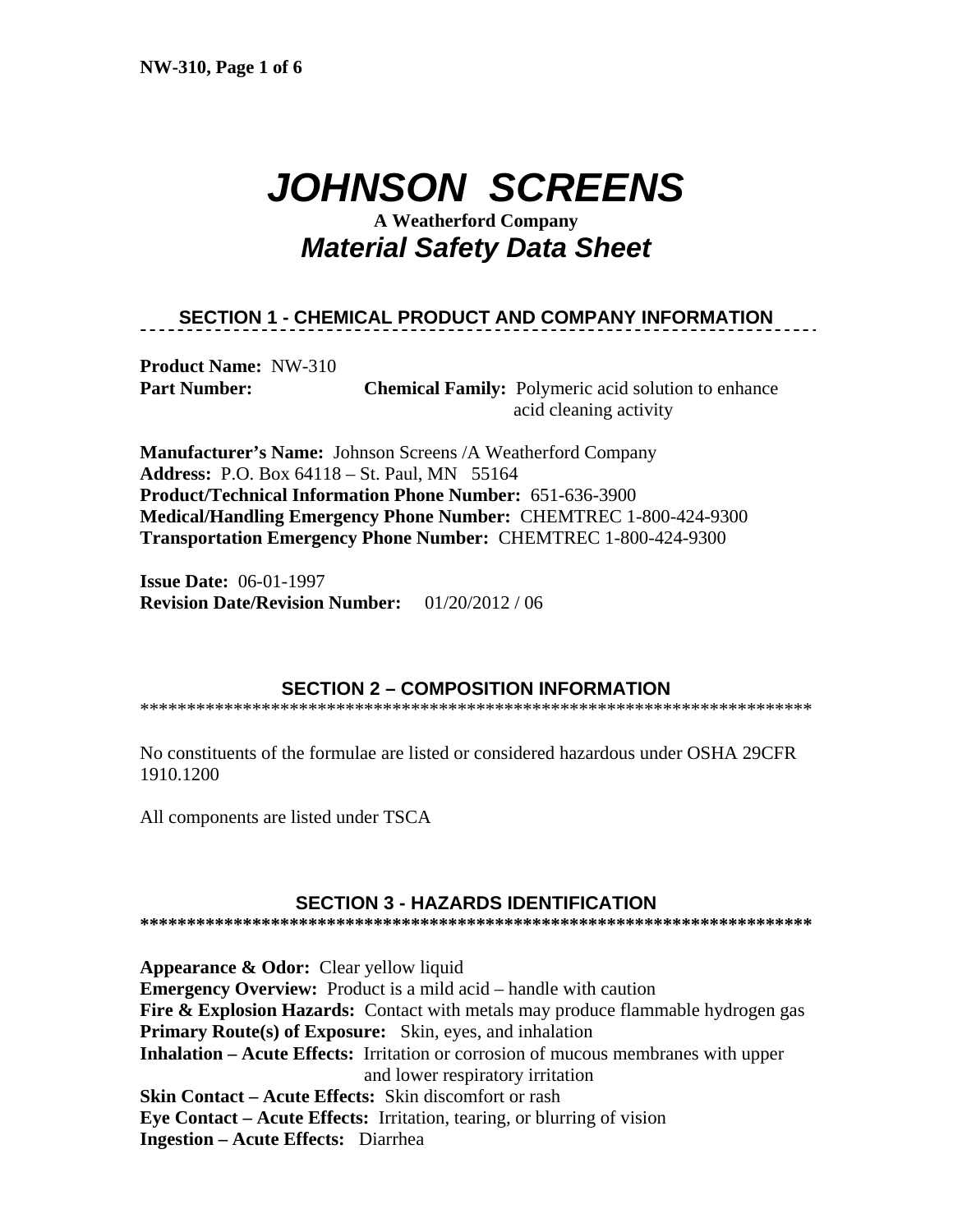### **SECTION 4 - FIRST AID MEASURES**

Inhalation First Aid: Remove affected person from area to fresh air and provide oxygen if breathing is difficult. Give artificial respiration ONLY if breathing has stopped and give CPR ONLY if there is no breathing and no pulse. Obtain medical attention.

Skin Contact First Aid: Immediately remove clothing from affected area and wash skin for 15 minutes with flowing water and soap. Clothing should be discarded or washed before reuse. Obtain medical assistance if irritation develops.

Eye Contact First Aid: Immediately irrigate eyes with flowing water continuously for 15 minutes while holding eyes open. Contacts should be removed before or during flushing. Obtain medical attention immediately.

**Ingestion First Aid:** If victim is alert and not convulsing, rinse mouth with water and give plenty of water to drink. If spontaneous vomiting occurs, have affected person lean forward with head down to avoid breathing in of vomitus. Rinse mouth again and give more water to drink. Obtain medical attention.

**Medical Conditions Aggravated:** None known

**Note to Physician:** Product has some surfactant qualities that may result in a laxative effect in cases of ingestion.

### **SECTION 5 - FIRE FIGHTING MEASURES**

**Flash Point/Method: None Auto Ignition Temperature: N/D Upper/Lower Explosion Limits: N/A Extinguishing Media:** That which is appropriate for surrounding fire

Fire Fighting Procedures: Wear self-contained breathing apparatus. Carbon monoxide, carbon dioxide, phosphorus oxides (extremely small) may be released in a fire.

**Fire & Explosion Hazards:** High heat fires could result in excessive carbon monoxide release.

Hazardous Products of Decomposition and/or Combustion: Carbon monoxide, carbon dioxide, and phosphorus oxides.

| <b>NFPA Ratings:</b> |        |                         |  |              |  |  |
|----------------------|--------|-------------------------|--|--------------|--|--|
|                      | HEALTH | FLAMMABILITY REACTIVITY |  | <b>OTHER</b> |  |  |
|                      |        |                         |  | None         |  |  |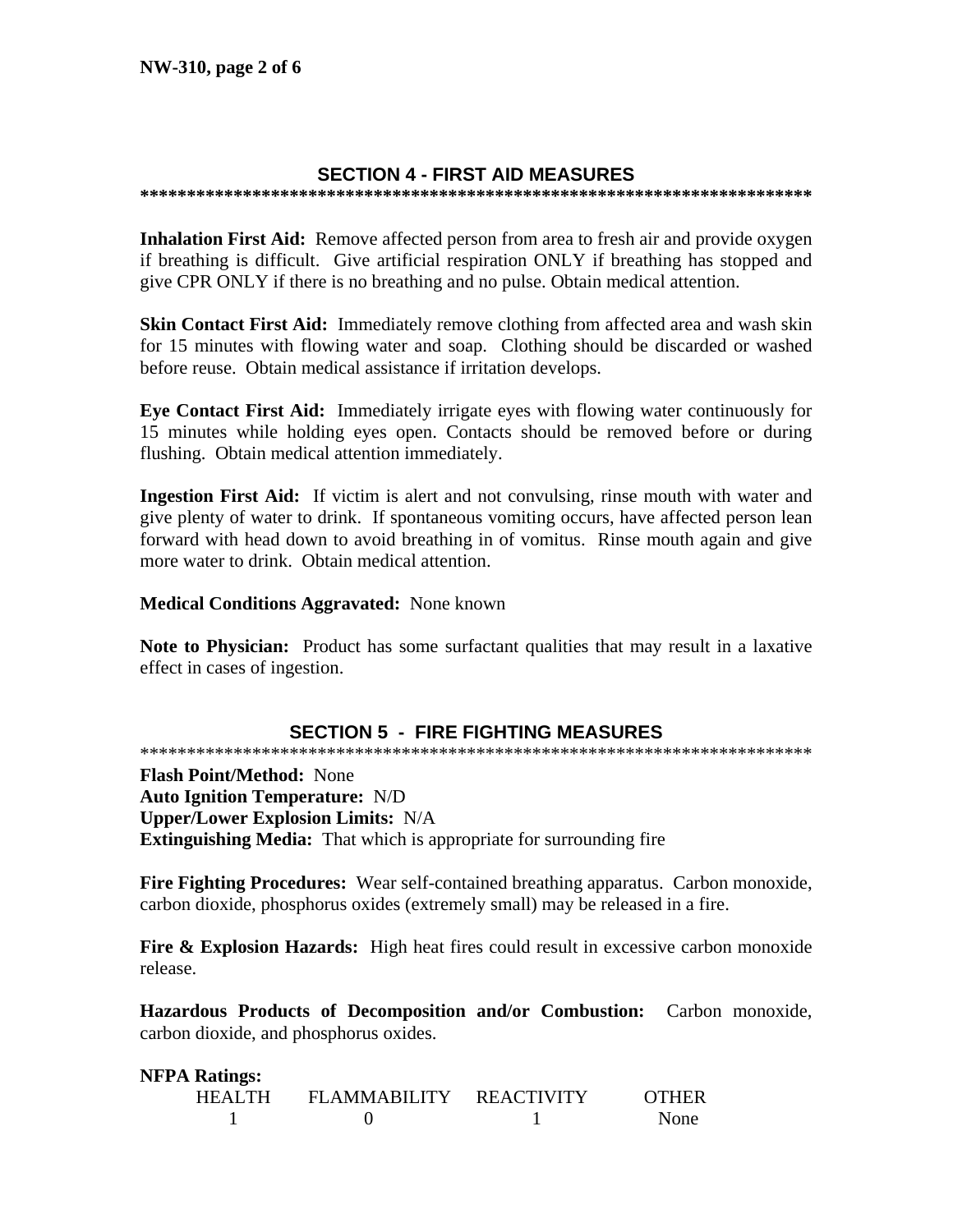### **SECTION 6 - ACCIDENTAL RELEASE MEASURES**

Neutralize spills with lime or soda ash. Flush spill area with plenty of water. Keep spectators away. Treat as an acid material. Contain spill with inert material (e.g. sand, earth, absorbable material). Transfer diking material to suitable container for recovery or disposal. Material may be diluted and rinsed down a sanitary sewer system to a municipal wastewater plant. If quantities in excess of 500 gallons are rinsed to a sewer, the district should be notified of possible pH upset to the wastewater plant.

All disposal methods must be in compliance with all Federal, State, Local and Provincial laws and regulations. Regulations may vary in different locations. Waste characterizations and compliance with applicable laws are the responsibility solely of the waste generator.

#### **SECTION 7 - HANDLING AND STORAGE**

Handling: Minimize skin contact. Wash with soap and water before eating, drinking, smoking, or using toilet facilities.

Keep in well ventilated area. Keep package tightly closed. Store above 32<sup>°</sup> **Storage:** F.  $(0^{\circ}$  C.) Product should not be stored with or near strong caustic or oxidizing agents.

**General Comments: None** 

### **SECTION 8 - PERSONAL PROTECTION / EXPOSURE CONTROL**

**Respiratory Protection:** None required for normal use

**Skin Protection:** Neoprene gloves or approved chemical protective gloves suitable for use in acid material

**Eye Protection:** Chemical splash goggles (ANSI Z871) or approved equivalent

Ventilation Protection: Standard plant ventilation should be sufficient

**Other Protection:** Safety showers, with quick opening valves which stay open, and eve wash fountains, or other means of washing the eyes with a gentle flow of cool to tepid tap water, should be readily available in all areas where this material is handled or stored. Water should be supplied through insulated and heat-traced lines to prevent freeze-ups in cold weather.

#### **Exposure Limits:**

| <b>OSHA</b> | <b>ACGIH</b> | <b>NIOSH</b> | <b>SUPPLIER</b>                              |
|-------------|--------------|--------------|----------------------------------------------|
| <b>None</b> | None         | None         | AEL= $20$ mg/m <sup>3</sup> - $8&12$ hrs TWA |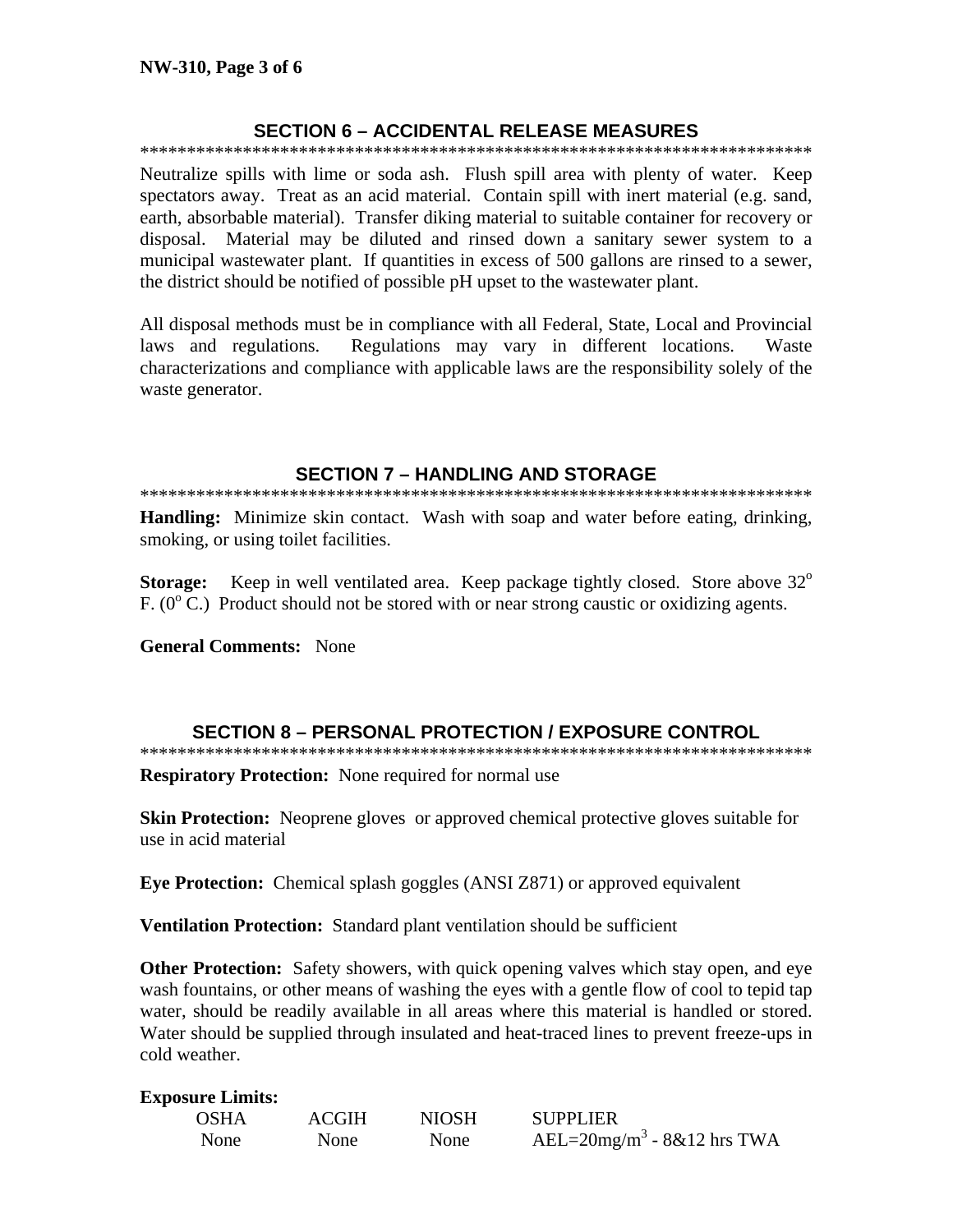### **SECTION 9 - PHYSICAL AND CHEMICAL PROPERTIES**

**Appearance & Odor:** Clear yellow liquid Vapor Pressure: Vapor is water **Boiling Point:**  $250^\circ$  F. **Specific Gravity: 1.19 Volatile Percentage: 34%** Flash Point/method: Will not flash **Upper/Lower Explosion Limits: N/A** 

Vapor Density: 1.0 (vapor is water) **Melting Point: N/A Solubilty in Water: Complete**  $\text{pH: } 2.3$ **Auto Ignition Temperature: N/D** Other:

### **SECTION 10 - STABILITY AND REACTIVITY**

**Stability: Stable** Incompatibilities: Metals, oxidizing agents such as nitric acid, cyanide, sulfides **Polymerization: No Decomposition:** Carbon monoxide, carbon dioxide, phosphorus oxides (extremely small) **Conditions to Avoid:** Contact with strong oxidizing chemicals such as calcium hypochlorite

### **SECTION 11 - TOXICOLOGICAL INFORMATION**

**Inhalation – Acute:** 4 hrs.  $LC_{50}$  (rats) – 14 mg/L **Inhalation – Chronic:** Not established **Skin Contact – Acute:** Dermal  $LD_{50}$  Rabbits  $> 3000$  mg/kg **Skin Contact – Chronic:** Skin irritation Rabbits (Draize Score 1.6/8) **Eye Contact – Acute:** Minimal Rabbits (Draize score  $2.7 / 110$ ) **Ingestion – Acute:** Oral  $LD_{50}$  (Rats)  $> 5000$  mg/kg **Ingestion – Chronic:** 600 mg/kg (90 day study dogs) produced some kidney function changes \* **Carcinogenicity/Mutagenicity: None Reproductive Effects:** None known **Neurotoxicity: None Other Effects:** Some calcium loss in long term feeding studies ( $\text{Dogs}$ )  $*$ Target Organs: Kidneys, Bones

### **SECTION 12 - ECOLOGICAL INFORMATION**

Biodegradability:  $BOD(5) 1.0\%$  solution 7950 mg  $O<sub>2</sub>/L$  $BOD(5) 0.1%$  solution 725 mg  $O_2/L$ **Total Organic Carbon** 2.2% Non-bioaccumulating Fish toxicity: Bluegill (24 – 48 hrs)  $LC_{50} = 186$  mg/L Biological safe concentration is 56 mg/L

At 310 mg/L there was 90% mortality in  $24 - 48$  hrs

At 36 mg/L pH 5.4 there was 100% survival over 48 hrs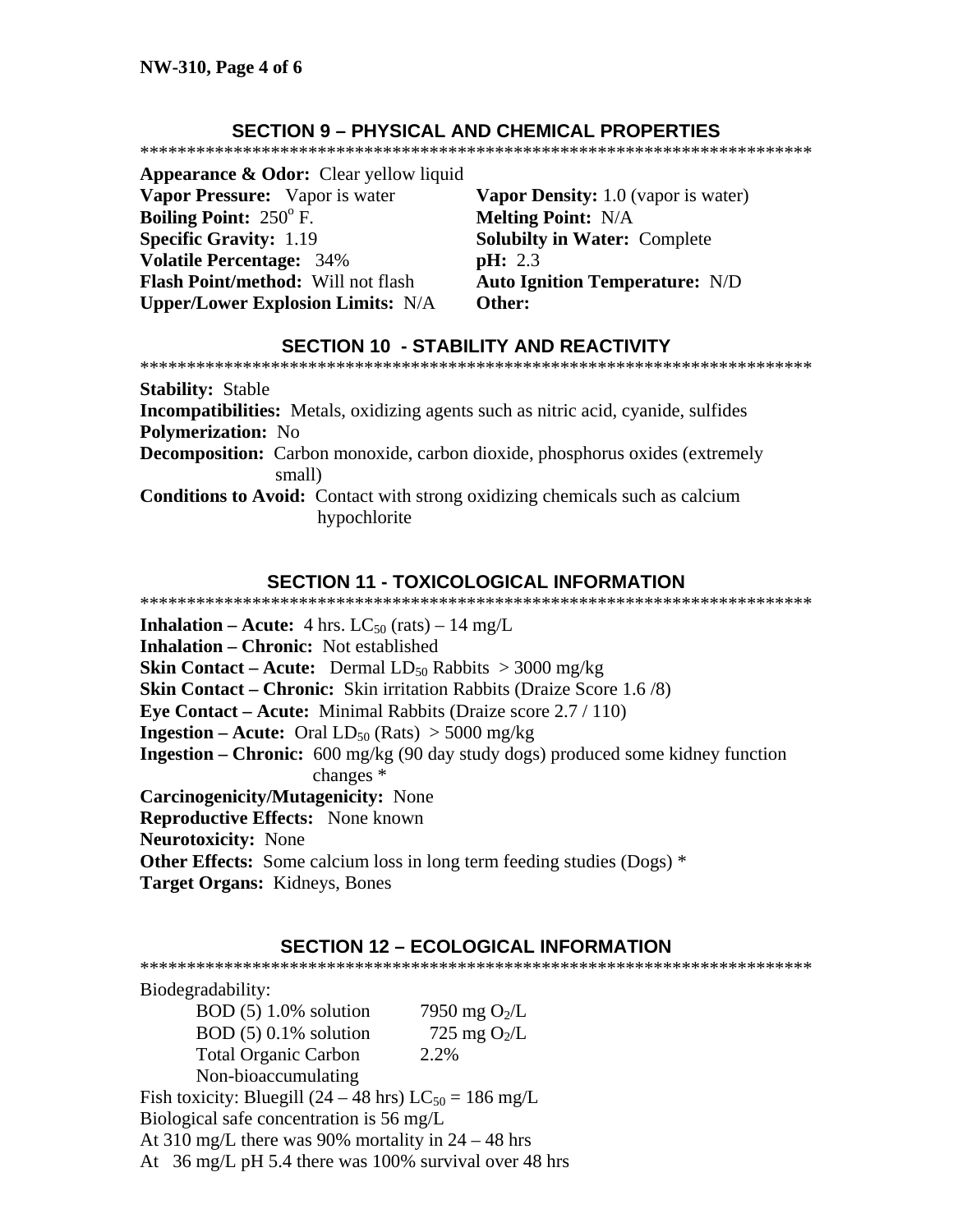### **SECTION 13 – DISPOSAL CONSIDERATIONS**

\*\*\*\*\*\*\*\*\*\*\*\*\*\*\*\*\*\*\*\*\*\*\*\*\*\*\*\*\*\*\*\*\*\*\*\*\*\*\*\*\*\*\*\*\*\*\*\*\*\*\*\*\*\*\*\*\*\*\*\*\*\*\*\*\*\*\*\*\*\*\*\*

Comply with Federal, State, and local regulations. If approved, may be neutralized and flushed to wastewater treatment plant. Product is biodegradable, no discharge limitations are required.

Material that cannot be used or chemically reprocessed and empty containers should be disposed of in accordance with all applicable regulations. Product containers should be thoroughly emptied before disposal. Generators of waste material are required to evaluate all waste for compliance with RCRA and any local disposal procedures and regulations. NOTE: State and local regulations may be more stringent than federal regulations.

### **SECTION 14 – TRANSPORTATION INFORMATION**

**DOT Shipping Description:** Not regulated as a hazardous material by the US Dept. of Transportation (DOT) 49CFR 172.101 Hazardous Materials Table

U.S. Custom Harmonization #: 3402.90

**Canadian TDG:** Hazard Class: Non-Hazardous Label Requirements: None Required Reportable Quantity: None

### **SECTION 15 – REGULATORY INFORMATION**

NSF Certified for use in well cleaning, pipe line cleaning, and filter cleaning

RCRA Status: Not a hazardous waste under RCRA 40 CFR 261. No reportable quantities.

SARA/TITLE III-CERCLA List: This product does not contain a "CERCLA" listed hazardous substance for emergency release notification under Sec. 304 (40CFR 302).

SARA/TITLE III-Toxic Chemicals List: This product does no contain a toxic chemical for routine annual "Toxic Chemical Release Reporting" under Sec. 313 (40CFR 372).

TSCA Inventory Status: Chemical components listed on TSCA Inventory.

California Proposition 65: This product does not contain any chemicals currently on the California list of known carcinogens and reproductive toxins.

Canadian WHMIS Classification: This product does not contain any hazardous materials under CPR and this MSDS discloses all information elements required by the CPR.